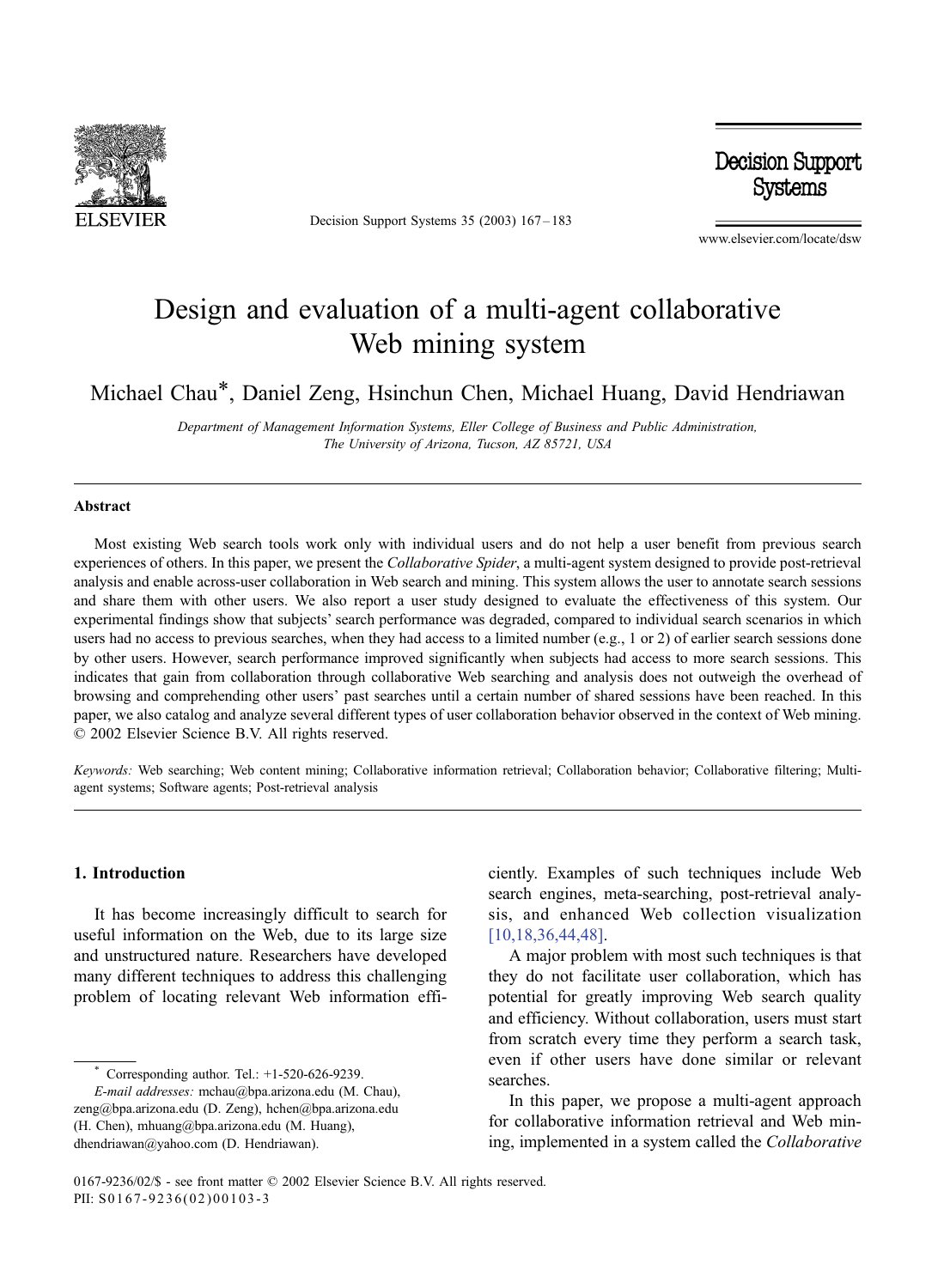Spider. The main research issues explored include (a) the impact on users' search and analysis performance and the optimal volume of collaborative information needed for efficiency, and (b) differing types of user collaboration behavior observed in the context of Web mining. To the best of our knowledge, this research is the first effort to develop a Web search system that supports collaboration by sharing complete search sessions containing post-retrieval analysis.

The rest of the article is outlined as follows: Section 2 reviews related research and commercial products. Section 3 describes the system architecture and main components of Collaborative Spider. In Section 4, a sample user session with the system is described in detail to illustrate how it performs Web mining and facilitates user collaboration and sharing. Sections 5 and 6 focus on a user study designed to test the effectiveness of Collaborative Spider and answer the research questions raised above. We conclude the paper in Section 7 by summarizing our research contributions and pointing out future research directions.

# 2. Related work

# 2.1. Web search engines

Many search engines are available on the Internet, each having its own characteristics and employing different algorithms to index, rank, and present Web documents. Examples of popular general-purpose search engines include AltaVista ([http://www.altavista.]( http:\\www.altavista.com ) com), Google ([http://www.google.com\)]( http:\\www.google.com ), and Excite ([http://www.excite.com\)]( http:\\www.excite.com ). These search engines allow users to submit queries and present the returned Web pages in ranked order. In Yahoo! ([http://www.yahoo.]( http:\\www.yahoo.com ) com), Web pages are manually grouped into categories to create a hierarchical directory of a subset of the Internet. There are also domain-specific search engines, such as LawCrawler ([http://www.lawcraw]( http:\\www.lawcrawler.com )ler.com), which searches for legal information on the Web.

Because a single search engine can cover only a small portion of the Web [\[29\],](#page-15-0) meta-search engines also have gained popularity. A meta-search engine is a system that forwards user queries to several search engines, aggregates the returned results, and presents the combined (usually re-ranked) results to the user.

MetaCrawler ([http://www.metacrawler.com\)]( http:\\www.metacrawler.com ), DogPile ([http://www.dogpile.com\)]( http:\\www.dogpile.com ) and 37.com ([http://www.]( http:\\www.37.com ) 37.com) are such examples.

# 2.2. Web content mining and post-retrieval analysis

Web mining is the use of data mining techniques to automatically discover and extract information from Web documents and services [\[13\].](#page-15-0) Web mining research can be classified into three categories: Web content mining, Web structure mining, and Web usage mining [\[27\].](#page-15-0) Web content mining refers to the discovery of useful information from Web contents, including text, image, audio, video, etc. Research in Web content mining encompasses resource discovery from the Web [\[5,12\],](#page-15-0) document categorization and clustering [\[25,48\],](#page-15-0) and information extraction from Web pages [\[42\].](#page-16-0) Web structure mining studies the Web's hyperlink structure. It usually involves analysis of the in-links and out-links of a Web page, and it has been used for search engine result ranking [\[4,23\].](#page-15-0) Web usage mining focuses on analyzing search logs or other activity logs (in a way similar to data mining) to find interesting patterns. One of the main applications of Web usage mining is to learn user profiles [\[1,46\].](#page-14-0)

The research reported in this paper falls into the category of Web content mining. When a typical Web search engine returns a ranked list of links to a set of Web pages relevant to a user query, the user then has to go through these Web pages manually to gain a comprehensive understanding of them and judge their relevance to the original query. This browsing process can be very time-consuming and requires substantial mental effort. Web content mining tech-niques can be applied to perform post-retrieval analysis of a retrieved document set that has been shown to provide the user with a quick impression of the set of retrieved Web pages and generally improve the searching experience [\[10,48\].](#page-15-0) Categorization and clustering techniques have been applied to classify search results into categories such that the user can browse and navigate through the set of retrieved pages more easily. NorthernLight ([http://www.northernlight.com\)]( http:\\www.northernlight.com ), a commercial search engine, categorizes retrieved Web pages into predefined search categories called Custom Search Folders. Another approach is to categorize Web pages on the fly without resorting to predefined categories. For exam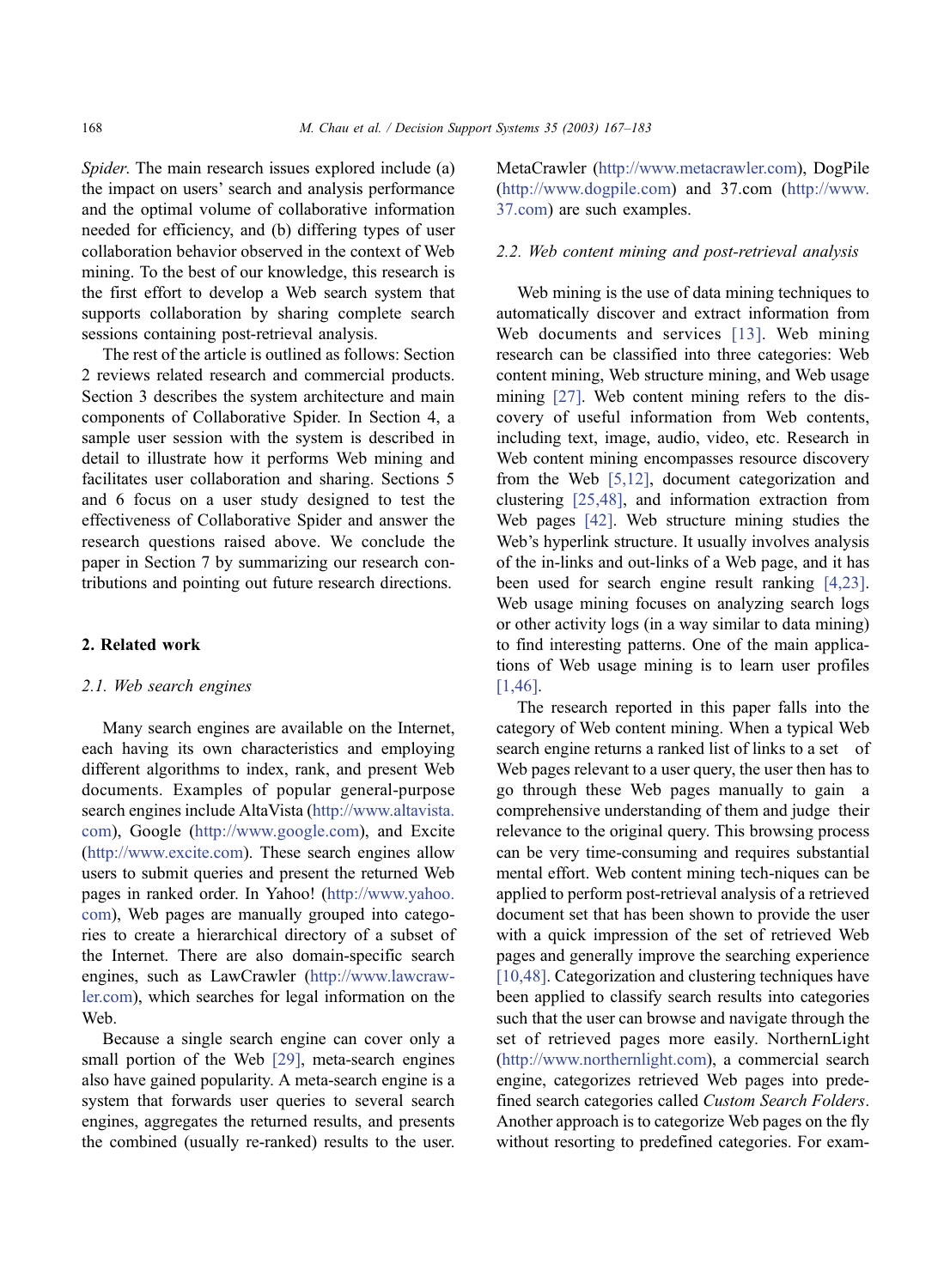ple, the Self-Organizing Map (SOM) approach has been successfully applied to categorize retrieved Web pages into different regions on a 2-D topic map [\[9,24,25\].](#page-15-0)

A major drawback of post-retrieval analysis is the computation time and resources needed. While a simple ranked list of search results usually can be returned to the user within a few seconds, postretrieval analysis may take much longer, from several seconds up to a few minutes. Also, more computation, time, and memory are often required. These limitations may be severe, especially for Web-based search engines that have to handle thousands to millions of search queries per day [\[6\].](#page-15-0)

# 2.3. Collaborative information retrieval and collaborative filtering

In order to alleviate the information overload problem that has resulted from the overwhelming volume of available Internet resources, collaborative information retrieval techniques have been proposed and studied in the context of computer supported cooperative work (CSCW) that allows multiple users to perform search collaboratively or to share their past search and analysis experiences. Sharing search results or better, sharing all the data about entire search sessions, constitute a basic requirement for a collaborative information retrieval system [\[22\].](#page-15-0)

There are in general two approaches to collaborative information retrieval. The first is concerned with situations where several people utilize CSCW tools to support collaboration in the information retrieval process. Users collaboratively search for answers to the same query. Individual findings are then aggregated and unified by the users [\[2\].](#page-14-0)

The second approach is what has been called collaborative filtering or recommender systems. Goldberg et al. [\[17\]](#page-15-0) define collaborative filtering as collaboration in which people help one another perform filtering by recording their reactions to Web documents they read. Examples of collaborative filtering and recommender systems include Amazon.com, GroupLens [\[26\],](#page-15-0) Fab [\[3\],](#page-15-0) Ringo [\[38\],](#page-16-0) and Do-I-Care [\[39\].](#page-16-0) When a user performs a search, these systems will recommend a set of documents or items that may be of interest based on that user's profile and other users' interests and past actions. For example, Amazon.com uses collaborative filtering to recommend books to potential customers, based on the preferences of other customers who have similar interests or purchasing histories. Annotations in free text or predefined formats are also incorporated in systems such as AntWorld [\[21\],](#page-15-0) Annotate! [\[16\],](#page-15-0) and CIRE [\[35\]](#page-15-0) to facilitate collaborative retrieval among users.

Collaborative information retrieval systems can also help users with different backgrounds to share information more effectively. For example, the Worm Community System [\[7\]](#page-15-0) helps users from different backgrounds to solve the vocabulary difference problem. Shank [\[37\]](#page-15-0) also points out that for interdisciplinary participation on the Internet, not only information, but also world views are shared among users, creating a perfect environment for knowledge creation.

One of the major issues for collaborative information retrieval system is the users' willingness to share information. Orlikowski [\[33\]](#page-15-0) observed that Lotus Notes was not well utilized because workers had little or no incentive to share information. The situation, however, becomes less problematic for Web search, which consists mostly of voluntary contributions [\[35\].](#page-15-0) Users are more willing to contribute in an exchange of pride and popularity. In addition, many systems try to minimize user effort by capturing user profiles and patterns automatically [\[1,39\].](#page-14-0)

### 2.4. Software agents

#### 2.4.1. Agents on the Web

Software agents have been widely used in Web applications. Web search agents known as spiders or crawlers, typically run by Web search engines, are used to fetch Web pages from Web servers. Another major type of Web agent, residing on user machines, helps a user search the Web and perform personalized information filtering and management. For example, Blue Squirrel's WebSeeker ([http://www.bluesquirrel.]( http:\\www.bluesquirrel.com ) com) and Copernic 2001 ([http://www.copernic.com\)]( http:\\www.copernic.com ) connect with various search engines, monitor Web pages for any changes, and schedule automatic searches. Excalibur RetrievalWare and Internet Spider ([http://www.excalib.com\)]( http:\\www.excalib.com ) collect, monitor, and index information from text documents on the Web as well as image files. Focused Crawler [\[5\]](#page-15-0) locates Web pages relevant to a predefined set of topics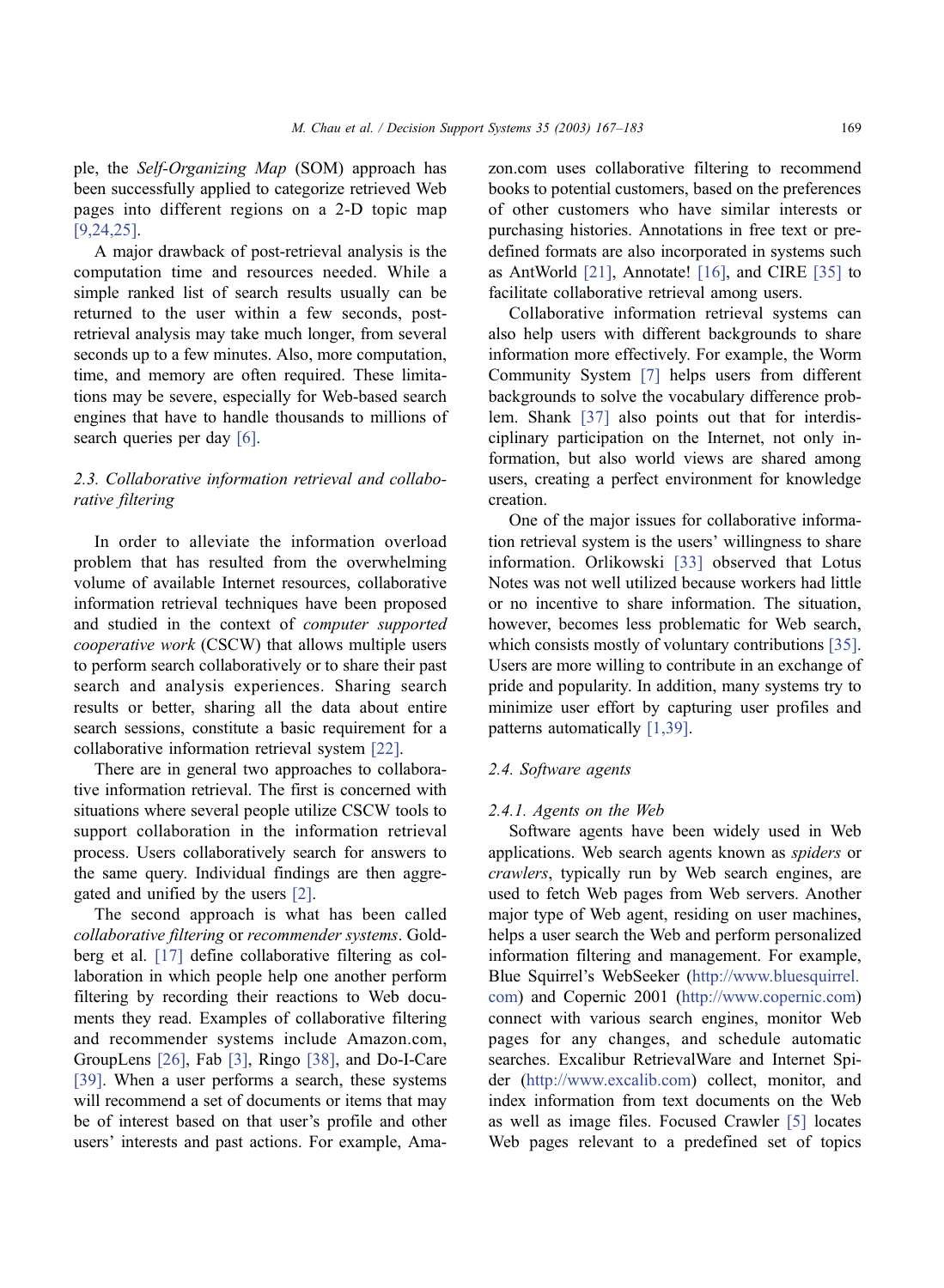based on example pages provided by the user. It also analyzes the link structures among the Web pages collected. The Itsy Bitsy Spider [\[8\]](#page-15-0) searches the Web based on starting URLs and user-provided keywords using a genetic algorithm. Other AI algorithms, such as hybrid simulated annealing, also have been employed in Web search agents [\[47\].](#page-16-0)

Because software agents can work autonomously and observe and learn from user actions, agent technology has also been applied in information filtering to reduce information overload. For example, the Maxims agent filters e-mail messages based on dynamically acquired user e-mail patterns [\[31\].](#page-15-0) News-Weeder [\[28\]](#page-15-0) helps the user filter Usenet Netnews by learning from examples. Many other collaborative filtering systems, notably GroupLens mentioned above, also utilize agent technology.

## 2.4.2. Multi-agent systems

A multi-agent system is one in which a number of agents cooperates and interact with each other in a complex and distributed environment. In a typical multi-agent system, each agent has an incomplete information or capabilities. The agents work together to achieve a global objective based on distributed data and control. In most cases, the interaction is asynchronous and decentralized. Jennings et al. [\[19\]](#page-15-0) provide a detailed review of the field.

Multi-agent systems have been developed for a variety of application domains, including electronic commerce, air traffic control, workflow management, transportation systems, and Web applications, among others [\[40,41\].](#page-16-0) To enable effective inter-agent communication and coordination, agents that work together have to use an interoperable, platform-independent, and semantically unambiguous communication protocol. The two most widely used agent communication languages (ACL) are the Knowledge Query and Manipulation Language (KQML) and the FIPA ACL. KQML, developed as part of the ARPA Knowledge Sharing Effort, is a language and protocol for exchanging information and knowledge among software agents. In KQML, each expression is a speech act described by a performative [\[14,15\].](#page-15-0) The FIPA ACL was developed by the Foundation for Intelligent Physical Agents (FIPA). Similarly to KQML, the FIPA ACL is based on speech act theory and the two languages have similar syntax.

# 2.5. Problems in current approaches

In this section, we summarize the two major problems with current Web searching and mining approaches, which motivate our research and the Collaborative Spider system presented in this paper.

First, although real-time post-retrieval analysis has been proven effective for Web searching, very few systems perform it. For commercial Web search engines, this kind of analysis can be prohibitively expensive from a computational viewpoint. Recent research prototypes are starting to incorporate such analysis capability into client-side Web computing [\[6\].](#page-15-0)

Second, for systems that do perform post-retrieval analysis, the analysis is based entirely on individual searches. In these systems, search sessions are not shared by the users. Search strategies, which may have taken a significant amount of time and effort to formulate and test, are lost when the related search session is complete. As a result, users are essentially on their own when they perform search tasks; they reinvent the wheel quite often, oblivious to potentially much improved Web searching and mining experience that could make collaboration among users possible.

To address these problems, we propose the Collaborative Spider system, which incorporates postretrieval analysis and collaboration based on search session sharing. The main research issues explored include (a) the impact on users' search and analysis performance and the optimal volume of collaborative information needed for efficiency, and (b) different types of user collaboration behavior observed in the context of Web mining. The design and evaluation of the system will be discussed in the following sections.

# 3. Collaborative spider: system architecture and main components

The thesis of our research presented in this paper is that a collaborative Web information retrieval and mining environment that performs in-depth postretrieval analysis leads to improved search effectiveness and efficiency. This idea is embodied in a multiagent system that we have developed called the Collaborative Spider system. In this section, we present the architectural design and the main technical components of Collaborative Spider.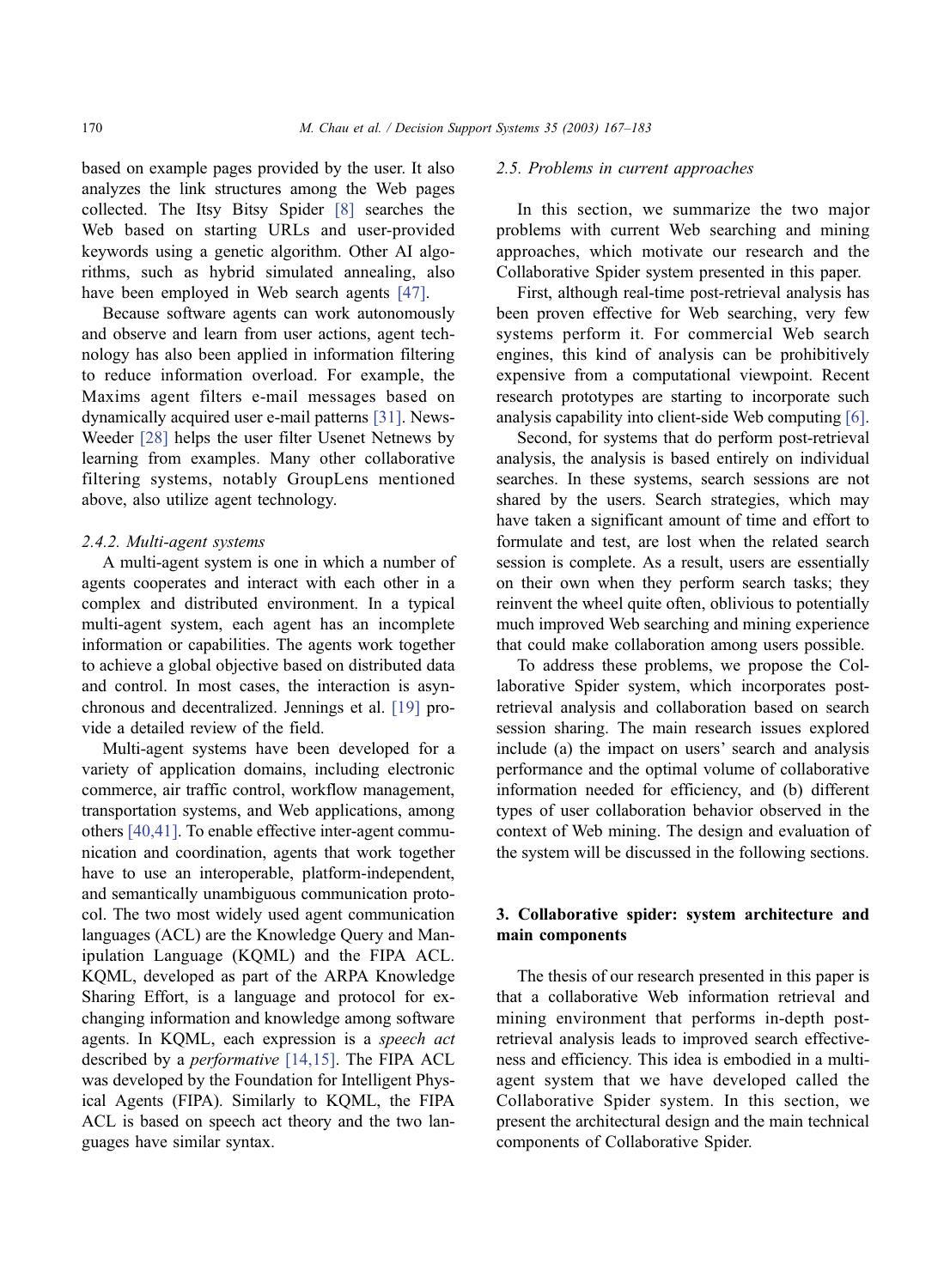

Fig. 1. Architecture of Collaborative Spider.

The system architecture is shown in Fig. 1. Collaborative Spider consists of three types of software agents, namely, User Agent, Collaborator Agent, and Scheduler Agent. In a typical system setup, each individual user will have his or her own personalized User Agent. Each user group (e.g., all participants of a research project or members of a new product design team) will share one Collaborator Agent and one Scheduler Agent. The User Agent is mainly responsible for retrieving pages from the Web, performing post-retrieval analysis, and interacting with the users. The Collaborator Agent facilitates the sharing of information among different User Agents. The Scheduling Agent keeps a list of monitoring tasks and is responsible for carrying out these tasks based on users' schedules.

Our architecture differs from traditional information retrieval systems or recommender systems in that collaboration is based on users' searches and analysis, not Web pages rated [\[3\],](#page-15-0) news articles viewed [\[26\],](#page-15-0) or items purchased (e.g., Amazon.com). The functionalities of each type of agent are discussed in detail in the following sections.

# 3.1. User agent

The User Agent is developed based on Competitive Intelligence (CI) Spider, a prototype system developed in our previous research [\[11\].](#page-15-0) CI Spider is a personalizable Web search tool designed to help the user search within a given Web site and perform postretrieval analysis on the set of Web pages retrieved. Technically, the User Agent consists of four main components: Internet Spiders, Arizona Noun Phraser,

Self-Organizing Map, and Knowledge Dashboard. The Internet Spiders perform breadth-first search or bestfirst search on Web sites specified by the user. The Web pages are then fetched to the user machine and passed to the Arizona Noun Phraser (AZNP) for further analysis. Developed at the University of Arizona, AZNP extracts and indexes all noun phrases from each document collected by the Internet Spiders based on part of speech tagging and linguistic rules [\[42\].](#page-16-0) The noun phrases are then presented to the user, ranked in descending order of occurrence frequency. If further analysis is desired, the data are aggregated and sent to the Self-Organizing Map (SOM) for automatic categorization and visualization. The SOM employs an artificial neural network algorithm to cluster the Web pages automatically into different regions on a 2-D topic map [\[9\].](#page-15-0) In SOM, more important concepts occupy larger regions and similar concepts are grouped together in a neighborhood [\[30\].](#page-15-0) This provides the user with a convenient and intuitive way to browse the most important topics in the result set.

The main interface component of the user agent is called a Knowledge Dashboard, which enables collaborative information search. It shows the information shared among users including detailed search results, analysis, and users' annotations. In addition to browsing past search sessions, the user can also launch new search and Web site monitoring tasks by choosing a combination of any information items and search criteria on the dashboard. More details are discussed in Section 4.

#### 3.2. Scheduler agent

The Scheduler Agent runs continuously on the background listening for monitoring requests sent by the User Agent. It keeps a complete list of the monitoring tasks for every user and is responsible for carrying out each retrieval and analysis task according to a user-given schedule. The Scheduler Agent also performs load-balancing to avoid overloading the same Web server when there are a large number of scheduled tasks using simple heuristics (e.g., to prevent launching two scheduled search tasks simultaneously on the same Web site). Whenever a new search session is completed, the Scheduler Agent will store the session and forward it to the corresponding User Agent and Collaborator Agent.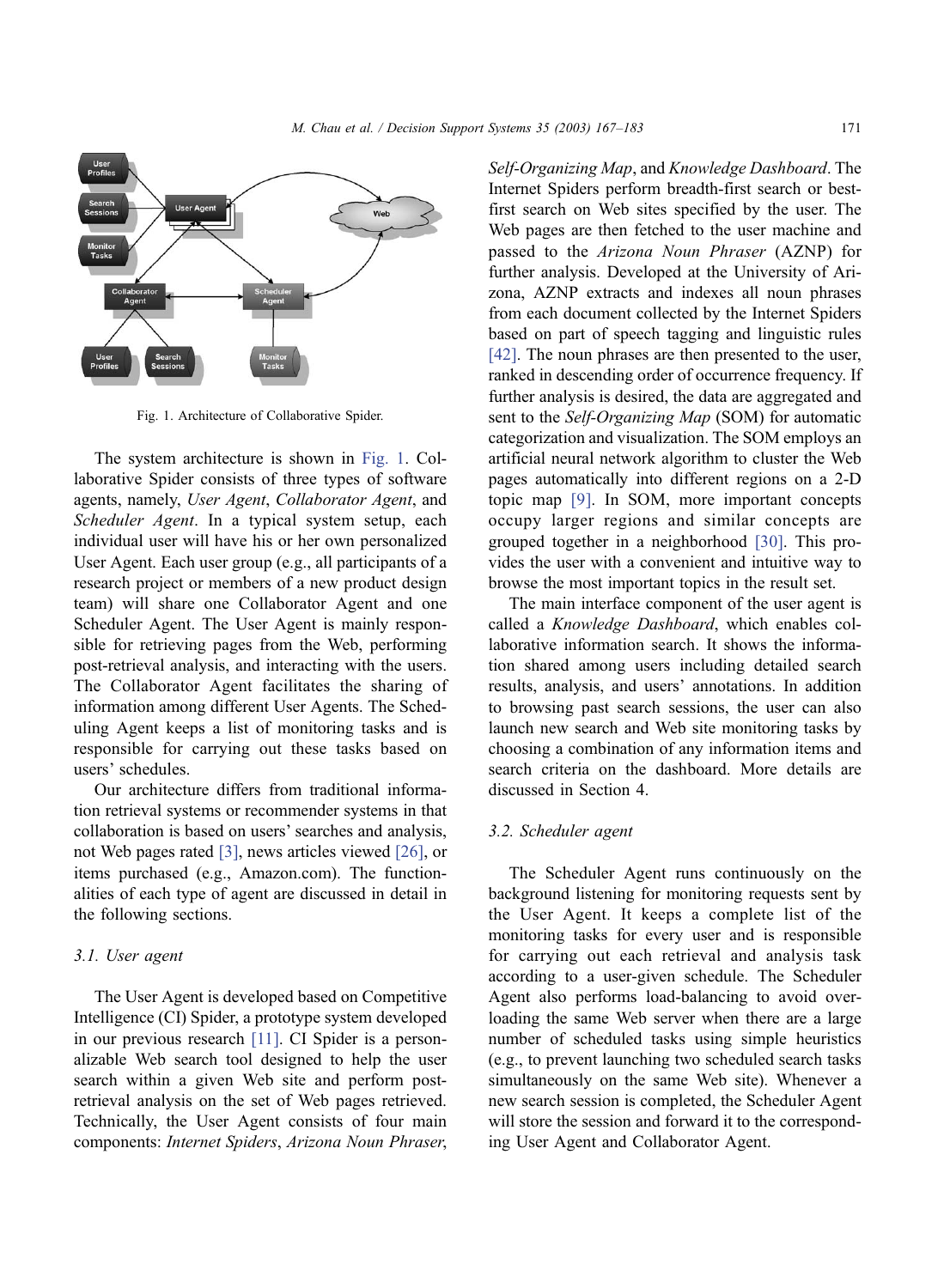# <span id="page-5-0"></span>3.3. Collaborator agent

The Collaborator Agent is the central piece of Collaborative Spider. It functions as a mediator and regulates interactions between the User Agents and the Scheduler Agent. It also maintains a collective data repository, which stores all user search and monitoring sessions as well as user profiles. To ensure system robustness, each User Agent continues to store a subset of data associated with its user such that the system will be responsive even if the Collaborator Agent or the Scheduler Agent goes down. In addition to user search sessions and profiles, the Collaborator Agent keeps track of user annotations and comments that can be attached to any documents that the user has browsed or studied. These annotations are accessible to other users.

One of the key functionalities of the Collaborator Agent is to recommend Web documents to potentially interested users, based on profile matching. While different types of recommendation strategies may be used, a simple approach is used in the current implementation. Recommendations are made based on users' areas of interest. When a user performs a search, the search topic needs to be explicitly specified. This search session will then be shared with other users who have selected the corresponding area of interest in their profiles. Section 4 will provide more detailed examples to illustrate how the Collaborator Agent facilitates Web searching and mining experience sharing among multiple users.

#### 3.4. Data repository design

Aimed at simplicity, the system stored all high-level data in plain-text file format. The system follows a simple relationship database design and all the tables follow a certain degree of database normalization. There are three main entities in the data repository, namely, User Profiles, Search Sessions, and Monitor Tasks. User Profiles hold information about the users of the system, including name, user id, email, and areas of interest, among other personal information. Search



Fig. 2. Specifying starting URLs, search terms, and sharing options.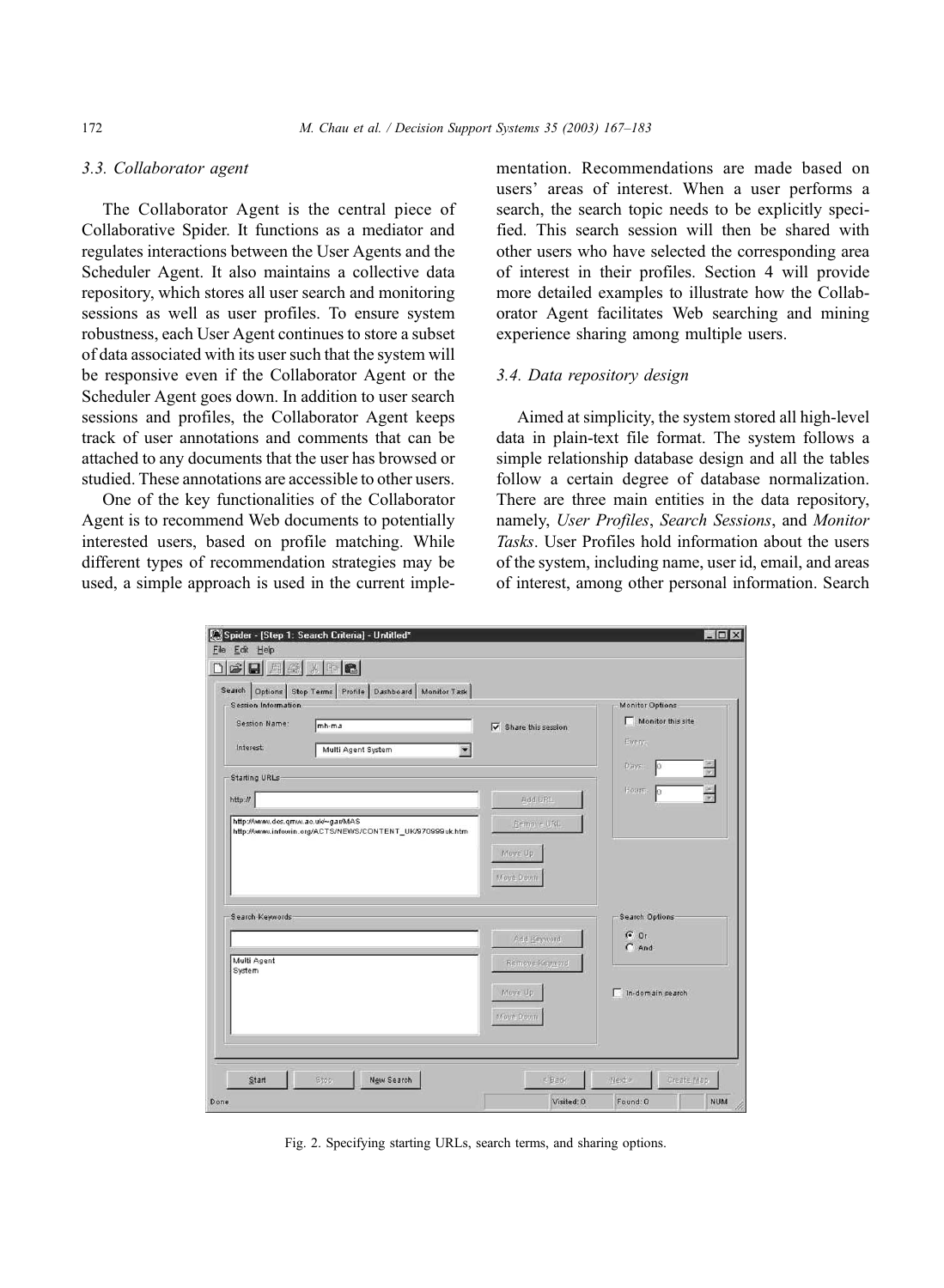<span id="page-6-0"></span>Sessions store the information about each search session performed. This information includes user id, session id, the area each session belongs to, date, and time of the search, whether the search is shared, starting URLs and search terms used and other search options, and the comments and annotations by other users. Monitor Tasks store all the Web site monitoring tasks specified by the users. The data stored include user id, session id, date, and the frequency for revisit. One should note that the lists of information discussed are not exhaustive; they can be easily expanded to accommodate future system enhancement (e.g., to support anonymity).

# 3.5. Agent communication language

The Knowledge Query and Manipulation Language (KQML) is used as the communication language by the agents in the Collaborative Spider system. We use JATLite (Java Agent Template, Lite) as the KQML implementation platform. JATLite, developed at the Center for Design Research at Stanford University, is a Java implementation of KQML [\[20,34\].](#page-15-0) Agents send and receive KQML messages in our system through a message router using TCP/IP protocol. The use of agent templates facilitates agent development by aggregating common functions and services across all agent classes into a few abstract classes.

# 4. Sample user sessions using Collaborative Spider

We provide detailed examples in this section to illustrate how a user interacts with Collaborative Spider.

# 4.1. User registration

First-time users are required to register with Collaborative Spider through a User Agent. The user must select at least one area of interest from the Areas of Interest panel. Examples of areas of interest include

| Spider - [Step 2: Search Results] - MHuang_2_1.spd*                                                                                                                                                                                                                                                                                                                                                                                                                                                                                                                                                                                                                                                                                                                                        |                                                                                                                                                                                                                        |                                                                | $ \Box$ $\times$                                                                                                                                                            |
|--------------------------------------------------------------------------------------------------------------------------------------------------------------------------------------------------------------------------------------------------------------------------------------------------------------------------------------------------------------------------------------------------------------------------------------------------------------------------------------------------------------------------------------------------------------------------------------------------------------------------------------------------------------------------------------------------------------------------------------------------------------------------------------------|------------------------------------------------------------------------------------------------------------------------------------------------------------------------------------------------------------------------|----------------------------------------------------------------|-----------------------------------------------------------------------------------------------------------------------------------------------------------------------------|
| File<br>Edit<br>Help                                                                                                                                                                                                                                                                                                                                                                                                                                                                                                                                                                                                                                                                                                                                                                       |                                                                                                                                                                                                                        |                                                                |                                                                                                                                                                             |
| $\blacksquare$<br>画<br>Explorer<br>Good URLs<br>Document View                                                                                                                                                                                                                                                                                                                                                                                                                                                                                                                                                                                                                                                                                                                              |                                                                                                                                                                                                                        |                                                                |                                                                                                                                                                             |
| http://www.infowin.org/ACTS/NEW<br>$+$                                                                                                                                                                                                                                                                                                                                                                                                                                                                                                                                                                                                                                                                                                                                                     | Location                                                                                                                                                                                                               | Keywords                                                       | Title                                                                                                                                                                       |
| 闩<br>http://www.dcs.gmw.ac.uk/~gar/MA<br>http://mas.cs.umass.edu/icmas<br>http://www.brl.ntt.jp/ICMA1<br>http://www.infowin.org/AC<br>http://mas.cs.umass.edu/ic<br>http://mas.cs.umass.edu/ic<br>http://mas.cs.umass.edu/ic<br>http://mas.cs.umass.edu/ic<br>http://www.dcs.gmw.ac.uk/~mr<br>http://www.lewisham.gov.c<br>http://www.dcs.gmw.ac.uk/<br>http://www.afm.sbu.ac.uk/l<br>http://www.lon.ac.uk/<br>http://www.dcs.gmw.ac.uk/<br>http://www.des.gmw.ac.uk/cour<br>http://www.dcs.gmw.ac.uk/~ga<br>http://www.cs.ucl.ac.uk/mis<br>http://www.des.gmw.ac.uk/<br>http://www.cs.berkeley.edu/%2<br>http://www.cs.berkeley.edu<br>http://www.cs.berkeley.edu<br>http://www.cs.berkeley.edu<br>http://www.cs.berkeley.edu<br>http://www.cs.berkeley.edu<br>http://www.cs.berkeley.edu | http://www.dos.gmw.ac.uk/~gar/MAS/<br>http://mas.cs.umass.edu/icmas/<br>http://www.des.gmw.ac.uk/~mmh/<br>http://www.dos.gmw.ac.uk/courses/all<br>http://www.des.gmw.ac.uk/~gat/<br>http://www.cs.berkelev.edu/%257Eru | Multi-Agent, System<br>System<br>Multi-Agent, System<br>System | Title not found<br><b>First International Conference</b><br>Matthew Huntbach<br>Error retreiving page:404<br>Home page of Graem A Ringu<br>Artificial Intelligence: A Moder |
| 译                                                                                                                                                                                                                                                                                                                                                                                                                                                                                                                                                                                                                                                                                                                                                                                          | $\blacktriangleleft$                                                                                                                                                                                                   |                                                                |                                                                                                                                                                             |
| Stan<br>Stop<br>Done                                                                                                                                                                                                                                                                                                                                                                                                                                                                                                                                                                                                                                                                                                                                                                       | New Search                                                                                                                                                                                                             | < Back<br>Visited: 54                                          | Next ><br>Create Map<br>NUM<br>Found: 10                                                                                                                                    |
|                                                                                                                                                                                                                                                                                                                                                                                                                                                                                                                                                                                                                                                                                                                                                                                            |                                                                                                                                                                                                                        |                                                                |                                                                                                                                                                             |

Fig. 3. Search results.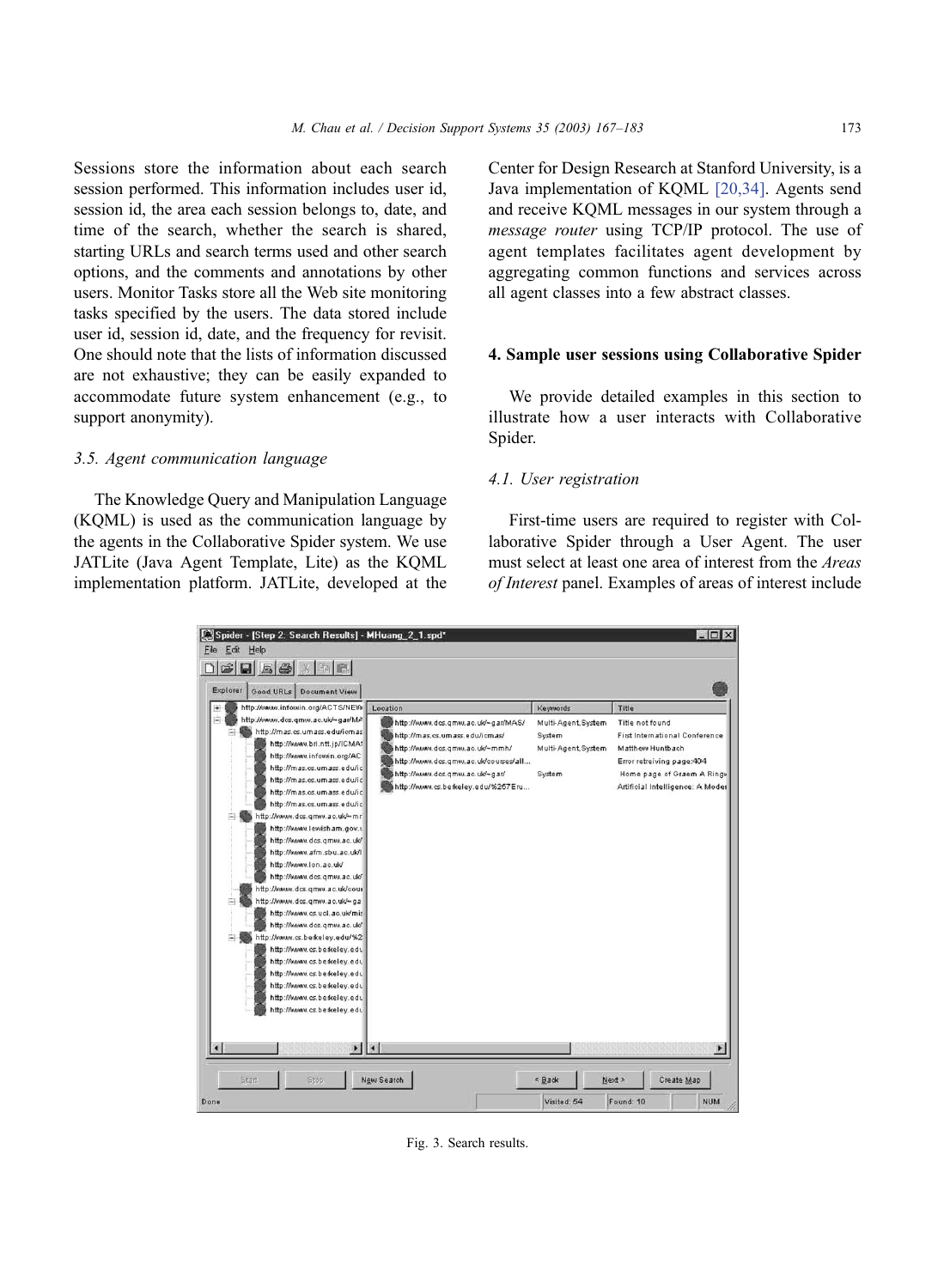<span id="page-7-0"></span>Information Visualization, Expert System, and Data Mining. After receiving the user input, the User Agent updates its local data source as well as the collective data repository managed by the Collaborator Agent.

# 4.2. Web search and analysis

After user registration and profile specification, the user is ready to perform searches. As shown in [Fig. 2,](#page-5-0) the user can specify a session name, select the proper areas of interest, and have the option of whether or not to share this session with others who have the same interests. The next step is to add the starting URLs and *query terms*, such that the User Agent can perform a search based on the given information. The starting URLs specify the Web sites that the user wants to analyze.

Because the system uses a breadth-first search algorithm, the Web sites specified will be searched exhaustively or until the required number of Web pages has been collected. Because starting URLs specify the Web sites from which information should be retrieved, different staring URLs can result in completely different search results. In the given example, the User Agent performed a search on Multi-Agent and System on the two Web sites.

Whenever a page is collected during the search, the link to that page is displayed dynamically on one of the result screens (see [Fig. 3\)](#page-6-0). The left frame in [Fig. 3](#page-6-0) shows a hierarchical structure of the Web pages visited. When the user clicks on a link on the left, the link and all the links contained in that Web page will be displayed in the right frame of the result window. The user can then click on any link displayed and read the full-text content without having to wait for the whole search to be completed. To facilitate user browsing, all pages that contain the search keyword(s) are marked by a globe icon without the red cross, as illustrated in [Fig. 3.](#page-6-0)

In addition to performing the search, the User Agent also provides post-retrieval analysis on the fly for the user. If the user clicks on the Next button in the



Fig. 4. Noun phraser showing the terms that appear most frequently in the Web pages retrieved.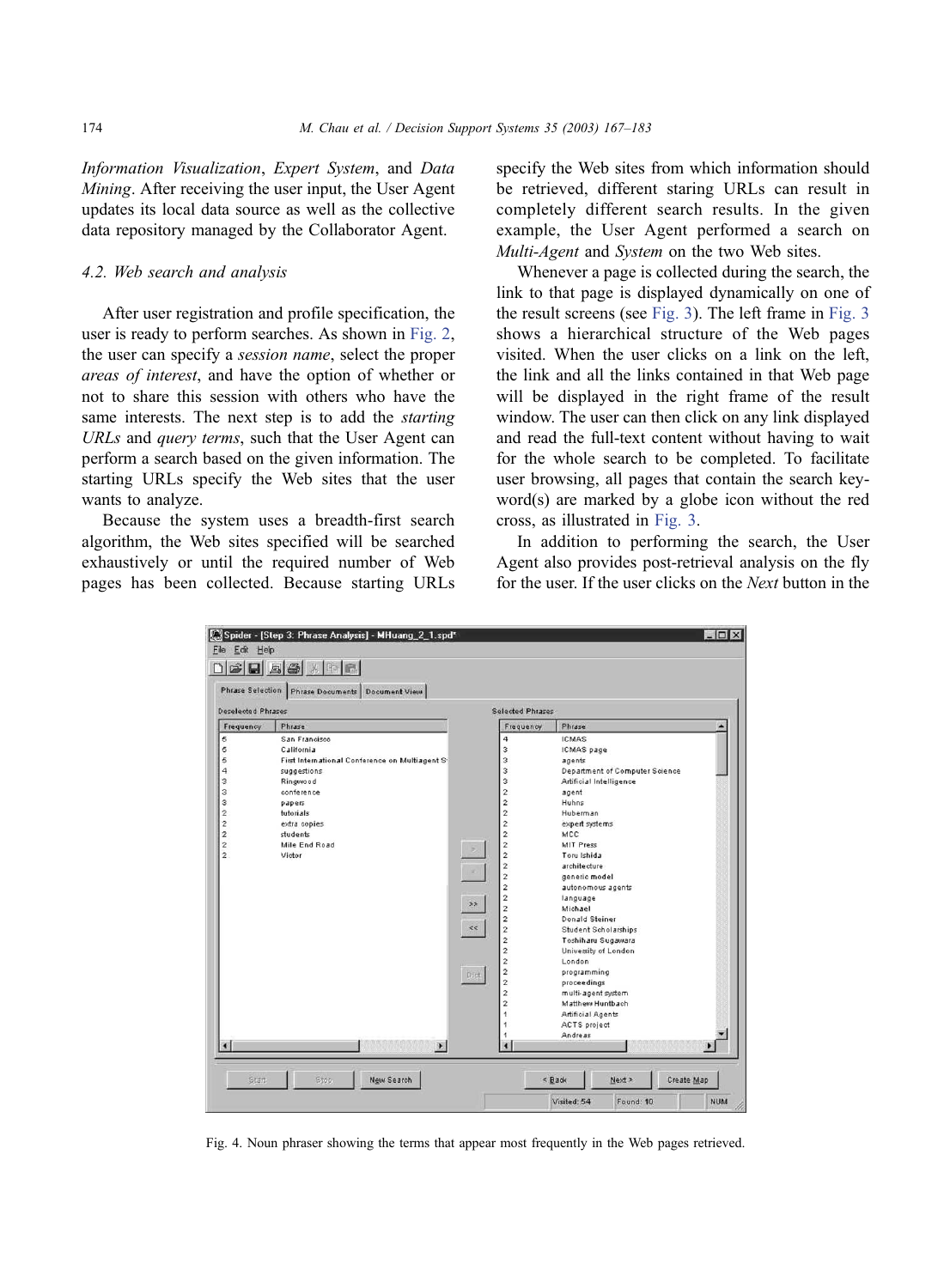Search Results screen, the Arizona Noun Phraser will provide a list of the noun phrases that appear most frequently in the set of documents retrieved (see [Fig.](#page-7-0) 4). The user can view the document occurrence frequency of each phrase and is provided links to the documents containing that phrase. If the user wants to perform further analysis, he or she can select the phrases of interest to generate a 2-D topic map produced by the Self-Organizing Map (SOM) algorithm. The topic map provides the user with an overview of the set of Web pages collected, as shown in Fig. 5. In our example, the Web pages retrieved were clustered into three categories, namely, ICMAS, Agents, and Department of Computer Science.

#### 4.3. Accessing other users' search sessions

The Knowledge Dashboard panel can be used by a user to access other users' search sessions (see [Fig. 6\)](#page-9-0). Search sessions in the user's areas of interest will be displayed to the user. In this case, users Michael Huang, Michael Chau, and Daniel Zeng all were interested in the Multi-Agent System area. Should the user decide to use some of the URLs or search terms from past search sessions, he or she can click on the items preferred (a red check mark will appear) and then press the Add to Query button. All the selected items will be added to the search panel along with those already input. The user can also start a brand new search with the help of the collaborative information obtained from the dashboard.

In addition to using other users' URLs or Keywords, the user can also choose to load a complete session performed by another user from the dashboard. The user can identify the session of interest based on the session names entered by other users. When a descriptive name is not available (as in the example), the user can choose the session based on other users' reputation or the keywords and URLs used by them. A search session can be retrieved by highlighting the session of interest and clicking the Load button. As shown in [Fig. 6,](#page-9-0) the user also has the option to add



Fig. 5. Self-Organizing Map (SOM), a topic map that categorizes the retrieved Web pages into different regions.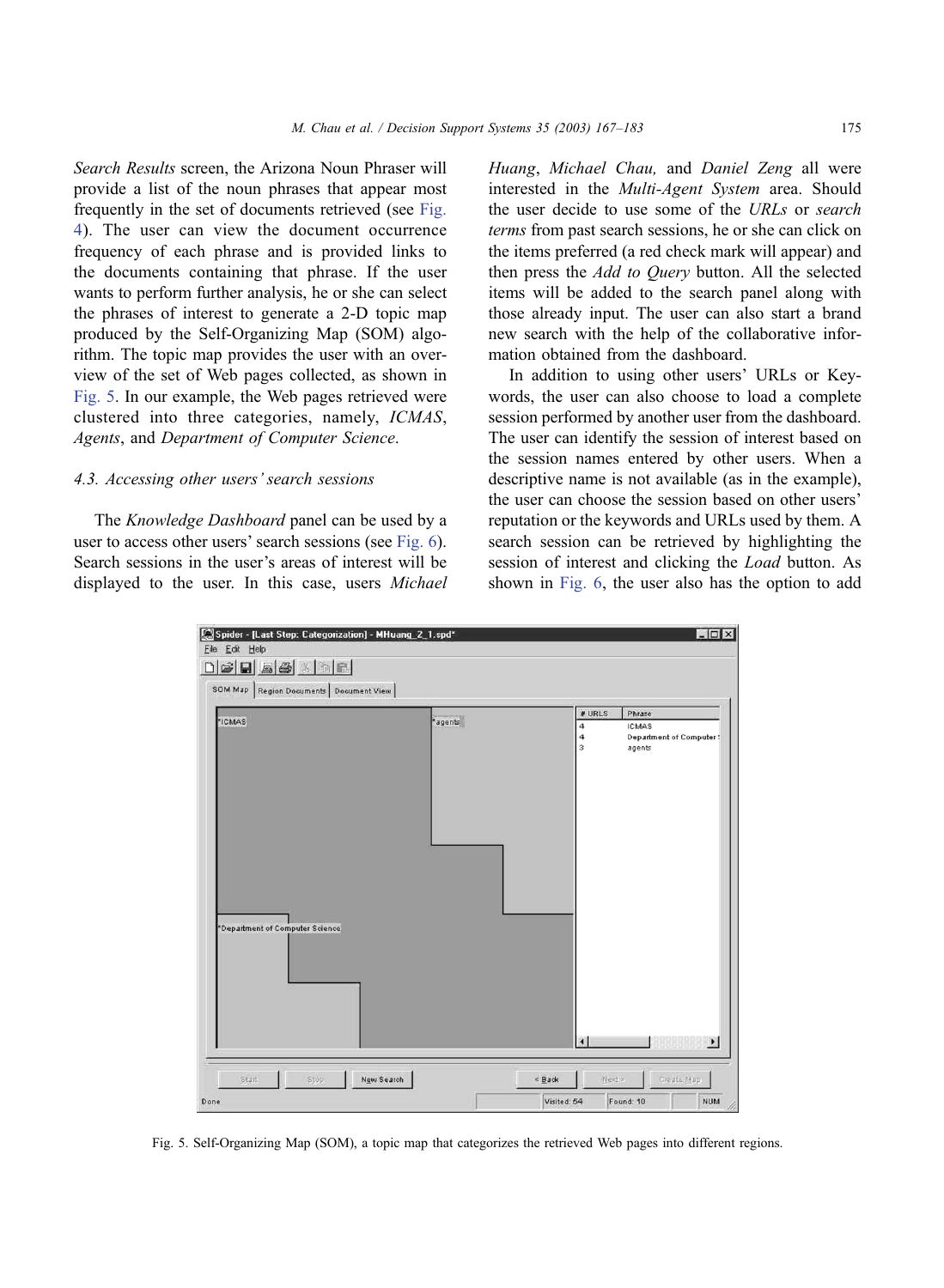<span id="page-9-0"></span>

| <b>Options</b><br>Search     | Stop Terms Profile | Dashboard<br>Monitor Task |                                   |                                                                                                                                                 |
|------------------------------|--------------------|---------------------------|-----------------------------------|-------------------------------------------------------------------------------------------------------------------------------------------------|
| Interest                     | <b>User Name</b>   | <b>Session Name</b>       | Date                              |                                                                                                                                                 |
|                              |                    |                           |                                   | <b>E</b> Keuwords                                                                                                                               |
|                              |                    |                           | Tue Jul 03                        | Data Mining                                                                                                                                     |
| Data Mining                  | Michael Huang      | ment mh-data-mining       | 13:04:38                          | Urls                                                                                                                                            |
|                              |                    |                           | GMT-07:00<br>2001                 | http://www.digimine.com/usama/datamine                                                                                                          |
|                              |                    |                           |                                   | http://www.infogoal.com/dmc/dmcdwh.htm                                                                                                          |
|                              |                    |                           |                                   | Comments                                                                                                                                        |
|                              |                    |                           |                                   | <b>E-Kevwords</b>                                                                                                                               |
|                              |                    |                           |                                   | Information                                                                                                                                     |
|                              |                    |                           | Tue Jul 83                        | Visualization                                                                                                                                   |
| Information<br>Visualization | Daniel Zeng        | them DZ-IV                | 13:17:16<br>GMT-07:00             | <b>Urls</b>                                                                                                                                     |
|                              |                    |                           | 2001                              | http://graphics.stanford.edu/courses/cs348c-96-fall/resources.html                                                                              |
|                              |                    |                           |                                   | http://www.cc.gatech.edu/gyu/softviz/infoviz/infoviz.html<br>http://www.parc.xerox.com/istl/projects/uir/projects/InformationVisualization.html |
|                              |                    |                           |                                   | Comments                                                                                                                                        |
|                              |                    |                           |                                   | <b>E-Kevwords</b>                                                                                                                               |
|                              |                    |                           |                                   | $\sqrt{$ Agent                                                                                                                                  |
|                              |                    |                           |                                   | $J$ MAS                                                                                                                                         |
|                              |                    |                           | Tue Jul 03                        | Sustem                                                                                                                                          |
|                              | Daniel Zeng        | list dz-mas               | 13:14:15                          | + Urls                                                                                                                                          |
|                              |                    |                           | GMT-07:00<br>2001                 | / http://www.cs.kun.nl/"bernd/MAS/agent.html                                                                                                    |
|                              |                    |                           |                                   | / http://www.ecs.soton.ac.uk/"nmg97r/agent/mas/agent-overview.html                                                                              |
|                              |                    |                           |                                   | <b>Comments</b>                                                                                                                                 |
|                              |                    |                           |                                   | Daniel Zeng: A decent review of MAS technology                                                                                                  |
|                              |                    |                           |                                   | <b>E</b> Keuwords                                                                                                                               |
|                              |                    |                           |                                   | Agent                                                                                                                                           |
|                              | Michael Chau       |                           | Tue Jul 03                        | MAS                                                                                                                                             |
|                              |                    | mc-mas                    | 12:54:39                          | <b>Urls</b>                                                                                                                                     |
| Multi Agent System           |                    |                           | GMT-07:00<br>2001                 | / http://challenger.www.media.mit.edu/projects/challenger                                                                                       |
|                              |                    |                           |                                   | http://www-leibniz.imag.fr/MAGMA/publications/abstracts/kozlak99.html                                                                           |
|                              |                    |                           |                                   | http://www.parc.xerox.com/spl/groups/dynamics/abstracts/MarketBasedComp/                                                                        |
|                              |                    |                           |                                   | Comments                                                                                                                                        |
|                              |                    |                           |                                   | <b>E</b> Keywords                                                                                                                               |
|                              |                    |                           |                                   | Agent                                                                                                                                           |
|                              |                    |                           |                                   | Multi<br>System                                                                                                                                 |
|                              |                    |                           | Tue Jul 03<br>13:00:20            | u Urls                                                                                                                                          |
|                              | Michael Huang      | treat mh-ma               | GMT-07:00                         | / http://www.dcs.gmw.ac.uk/~gar/MAS                                                                                                             |
|                              |                    |                           | 2001                              | http://www.infowin.org/ACTS/NEWS/CONTENT_UK/970999uk.htm                                                                                        |
|                              |                    |                           |                                   | <b>I</b> - Comments                                                                                                                             |
|                              |                    |                           |                                   | Michael Chau: A bunch of terms and definations, too academic!                                                                                   |
|                              |                    |                           |                                   | Michael Huang: Has a collection of MAS papers, very useful site                                                                                 |
|                              |                    |                           |                                   |                                                                                                                                                 |
|                              |                    | <b>Add Comment</b>        | A decent review of MAS technology | Add to Query<br>Delete<br><b>Refresh</b><br>Load                                                                                                |
|                              |                    |                           |                                   |                                                                                                                                                 |

Fig. 6. Knowledge dashboard.

comments to his or her own session or any other sessions shown on the dashboard.

In the current system, the identity of a user is automatically captured by the system and shown to other users. In future implementation, we expect to allow a user to choose whether his/her name should be hidden from others, as some users may prefer to be anonymous.

## 4.4. Saving and sharing search sessions

After finishing a search session, the user may save it in a binary file and share it with other users. Saving a search session will trigger the User Agent to send a message to the Collaborator Agent along with the real content of the saved session. The Collaborator Agent will then forward the metadata to all other users interested in the same area. Any user connected (logged on) to Collaborative Spider can immediately view this new session on the knowledge dashboard panel.

# 4.5. Monitoring sessions

The user can request the system to make regular visits to certain Web sites. Such requests are forwarded to the Scheduler Agent, which will constantly check the monitor tasks list and look for outstanding tasks. If an outstanding task is found, the Scheduler Agent will activate a number of Internet Spiders to conduct the search. After the search is completed, the Scheduler Agent will send a message to the Collaborator Agent to inform it of the new search session. The Collaborator Agent in turn will forward the metadata of the search session to all interested users.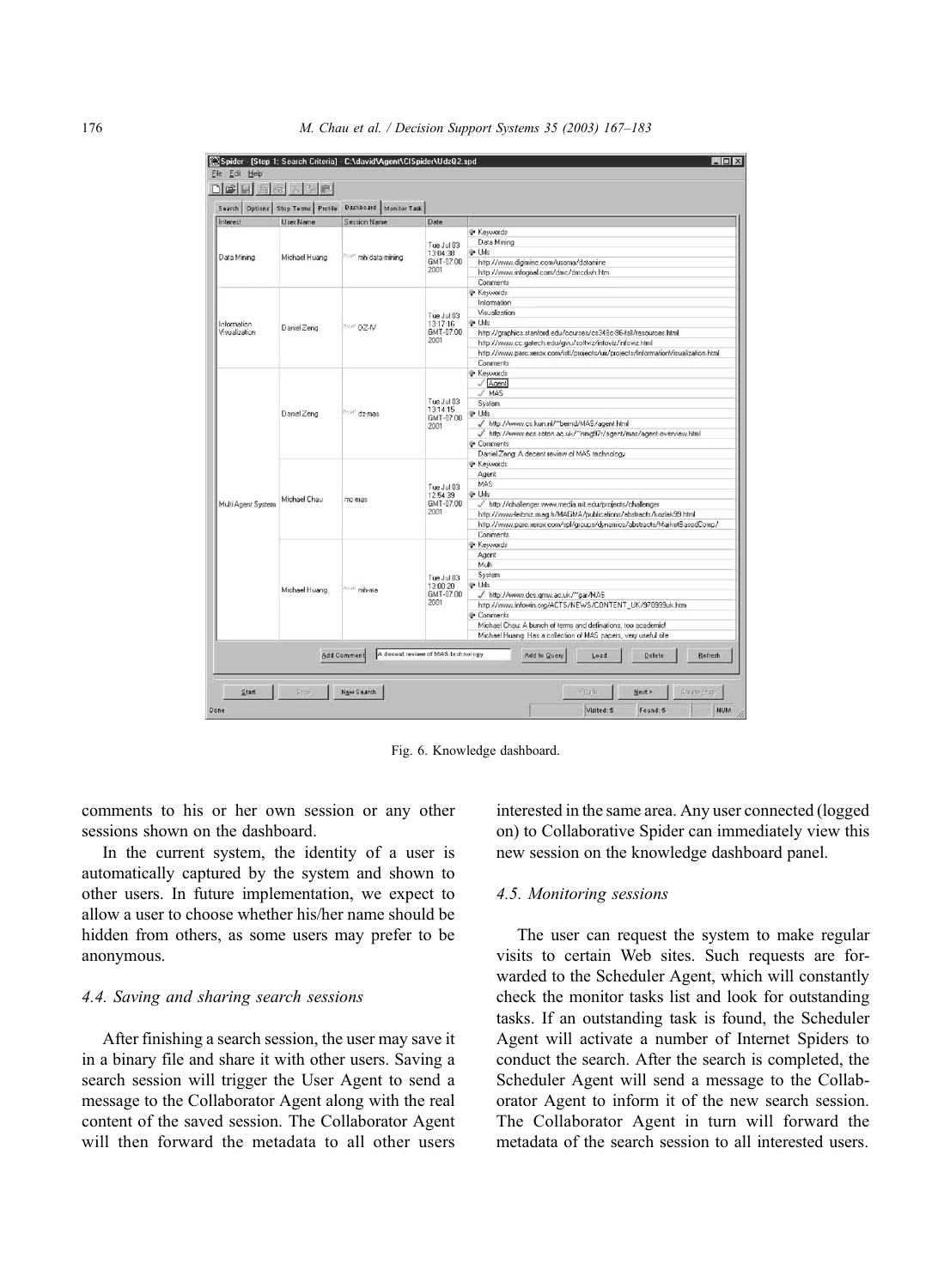# 5. Evaluation methodology

The evaluation study was designed to answer the following questions: (1) Does a collaborative Web information retrieval and mining environment that performs in-depth post-retrieval analysis lead to improved search effectiveness and efficiency? (2) How does the size of shared repository affect a user's Web search and mining effectiveness and efficiency?

# 5.1. Experimental design

In order to study the effect of collaboration on Web search and analysis, a user study was conducted. A key research issue was to explore the impact of the size of the shared repository on a user's Web search and mining effectiveness and efficiency. We hypothesized that a user's performance would gradually improve for the first few sessions, when more search sessions are made available. Beyond a certain number of search sessions, we hypothesized that the marginal benefit of additional search sessions would approach zero. To test our hypotheses, the User Agent and the Collaborator Agent, but not the Scheduler Agent, were evaluated in the user study.

The general design of the experiment was based on the theme-based evaluation framework previously developed in the evaluation of the CI Spider and the Meta Spider systems [\[6,10\].](#page-15-0) We gave each subject several relatively open-ended information search tasks and asked him or her to summarize search results in the form of a number of themes, rather than to find specific information. In our experiments, a theme was defined as ''a short phrase that summarizes a specific aspect of the search results.'' Within this theme-based framework, we designed protocols to permit evaluation of the extent to which post-retrieval analysis and collaboration facilitate users' identification of major themes related to a certain topic.

Fifty undergraduate students, most of them majoring in management information systems, were recruited for the experiment. Six of the 50 topics used in the Sixth Text Retrieval Conference (TREC-6) ad hoc task were selected and modified for use in the context of Web searching [\[45\].](#page-16-0) The TREC series was sponsored by the National Institute of Standards and Technology (NIST) and the Defense Advanced Research Projects Agency (DARPA) to encourage research in information retrieval from large text collections. Each subject was given three search topics and asked to perform search and analysis to identify the major themes related to each of them.

The six topics we used in our experiments were:

- 1. Hubble telescope achievement
- 2. Implant dentistry
- 3. Radio waves and brain cancer
- 4. Undersea fiber optic cable
- 5. New fuel sources
- 6. Health and computer terminals

For each search task, a subject could choose one or more search strategies from the following list to perform an analysis using the Collaborative Spider system:

- 1. The subject could start a completely new search by entering new starting URLs and search terms, and analyze the search results. The subject could obtain the starting URLs using any search engine of his or her choice.
- 2. The subject could start a new search by using a combination of URLs and search terms from the knowledge dashboard, plus the subject's own starting URLs (obtained from any preferred search engine) and search terms.
- 3. The subject could start a new search by using URLs and search terms from the knowledge dashboard, if available. These URLs and search terms will be those previously used by other subjects.
- 4. The subject could browse the search sessions performed by other subjects (if available) and come up with the findings without actually doing a Web search.

The 50 subjects were equally divided into five groups. Each group had a different number of previous sessions available. Each subject in Group 0 had no access to search sessions performed by other subjects and was required to perform the search individually. Subjects in Group 1, for each search topic, had access to one previous search session for the same topic by another subject. These were search sessions performed by subjects in Group 0. Similarly, subjects in Group 2 had access to two search sessions performed and saved by subjects in Group 0 and Group 1, and subjects in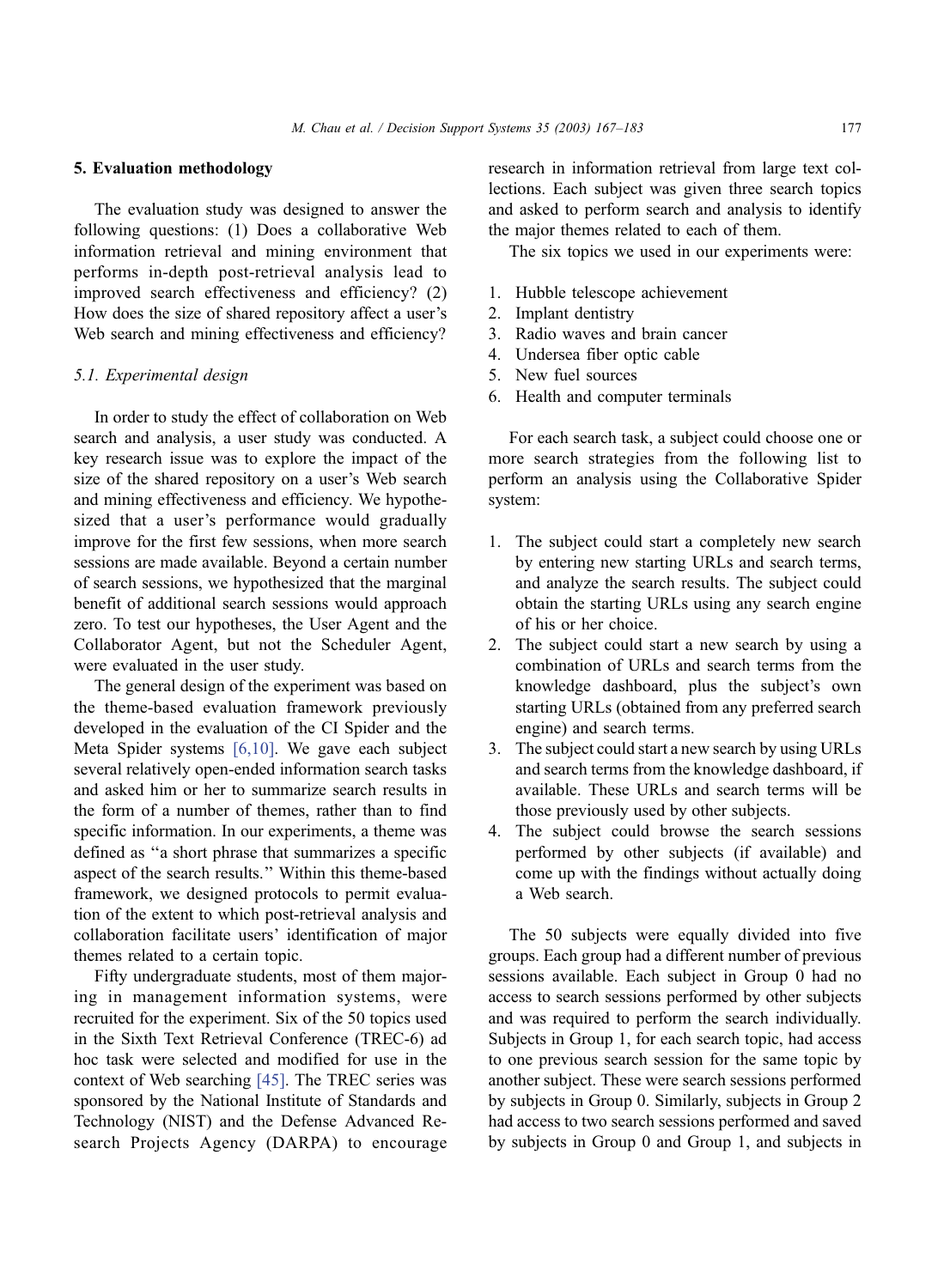Group 3 had access to three sessions, etc. Based on a rotation scheme, half of the subjects within each group were given topics 1, 2, and 3 and half of the subjects were given topics 4, 5, and 6. This allowed us to control the amount of collaborative information available and measure its effect on the efficiency and effectiveness on Web search and analysis. An alternative design would be to assign each subject to different groups for different search tasks. Although such design might decrease the effect of subject bias on the data, it was not chosen because it would be much more difficult to control the experiment environment.

# 5.2. Performance measures

We recruited two graduate students majoring in library science as expert judges in our experiment. The expert judges individually performed extensive searches on the six search topics and summarized their findings into topic themes. Their results were then condensed and combined to form the basis for evaluation. Precision and recall rates for the number of themes were used to measure the effectiveness of each search performed and were calculated as follows:

\n
$$
precision = \frac{number \ of \ correct \ themes \ identified \ by \ the \ subject \ total \ number \ of \ themes \ identified \ by \ the \ subject \ recall = \frac{number \ of \ correct \ themes \ identified \ by \ the \ subject \ total \ number \ of \ themes \ identified \ by \ expert \ judges}\n
$$
\n

A well-accepted single measure that tries to balance recall and precision called F-measure was also used in our evaluation and calculated as follows [\[43\]:](#page-16-0)

$$
F\text{-measure} = \frac{\text{recall*precision}}{(\text{recall} + \text{precision})/2}
$$

The F-measure value was calculated for each search session and the average value was used for each group.

Table 1 Average time spent on each search task

We recorded the amount of time each subject spent for each search topic. During the experiment, we encouraged our subjects to tell us about the search method used and their comments were recorded. The experimenter (one of the co-authors) also closely observed each test subject during the experiment and filled out an observation log to record the user actions. At the end of the experiment, each subject filled out a questionnaire to offer further comments on the search system and the search strategies used.

## 6. Experimental results and discussions

## 6.1. Quantitative results

The average times spent on the set of the search tasks by the subjects in different groups are summarized in Table 1. No significant difference in total search time was observed among the groups. The results show that the subjects were not able to reduce the total time by browsing or using other users' sessions. By looking at the amount and percentage of time spent on each particular type of search and mining activity, we found that subjects across the groups spent comparable amounts of time on these activities, except for Group 0, to whom other users' sessions were not available.

The results on average precision, recall, and Fmeasures are summarized in [Table 2.](#page-12-0) Each group represents a sample size of 30 subject–task combinations. A corresponding chart is shown in [Fig. 7.](#page-12-0) We also used Group 0 (where subjects had no access to any collaborative information) as a reference group for comparison with other groups. A series of  $t$ -tests were conducted, the results are shown in [Table 3.](#page-12-0)

Comparing the performances of Group 0 and Group 4, we found that the average precision, recall, and  $F-$ 

| Group                              | $\theta$      |                |                |                | 4              |
|------------------------------------|---------------|----------------|----------------|----------------|----------------|
| Total search time (min)            | $16.1(100\%)$ | $15.3(100\%)$  | $15.8(100\%)$  | $16.6(100\%)$  | $16.3(100\%)$  |
| Time spent for each subtask (min)  |               |                |                |                |                |
| Getting URLs from search engines   | $6.8(42.2\%)$ | 4.3 $(28.2\%)$ | 5.4 $(34.3\%)$ | 5.6 $(34.0\%)$ | 5.5 $(33.7\%)$ |
| Browsing metadata on the dashboard | $0.0(0.0\%)$  | $1.2(7.7\%)$   | $1.2(7.4\%)$   | $1.3(7.6\%)$   | $1.8(10.8\%)$  |
| Browsing other users' session(s)   | $0.0(0.0\%)$  | $1.3(8.3\%)$   | $1.0(6.1\%)$   | $0.5(3.6\%)$   | $1.7(10.6\%)$  |
| Performing own search and analysis | $9.3(57.8\%)$ | $8.5(55.8\%)$  | $8.3(52.2\%)$  | $9.1(55.2\%)$  | $7.3(44.9\%)$  |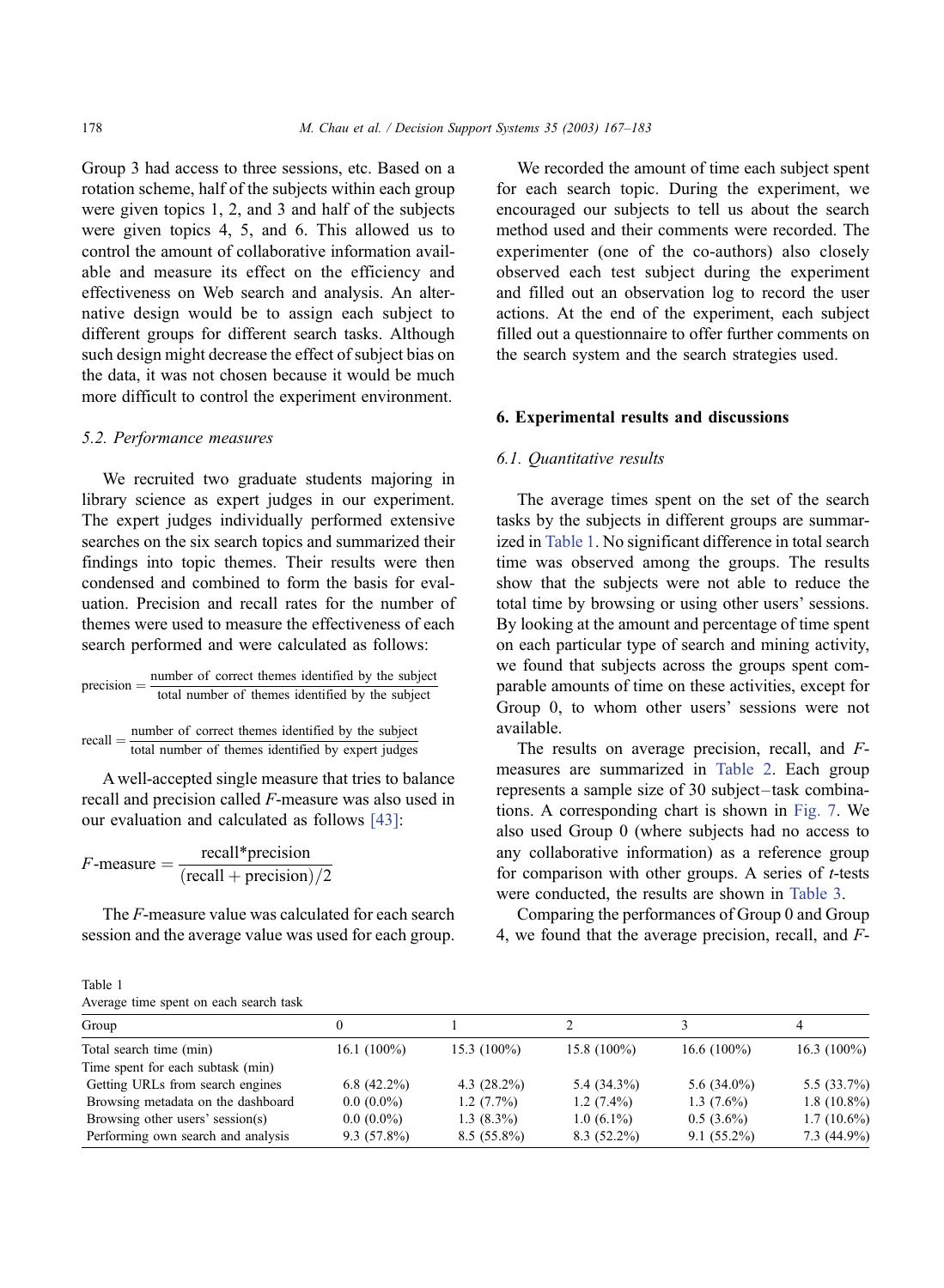<span id="page-12-0"></span>Table 2 Analysis of effectiveness on different groups

| Group                |       |       |       |       |       |
|----------------------|-------|-------|-------|-------|-------|
| Sample size          | 30    | 30    | 30    | 30    | 30    |
| Average precision    | 0.474 | 0.462 | 0.503 | 0.557 | 0.569 |
| Average recall       | 0.243 | 0.217 | 0.211 | 0.280 | 0.312 |
| Average $F$ -measure | 0.299 | 0.275 | 0.282 | 0.355 | 0.387 |

Table 3 p-values of t-tests on groups' performances

|                   | Group 1 | Group 2 | Group 0 vs. Group 0 vs. Group 0 vs. Group 0 vs.<br>Group 3 | Group 4  |
|-------------------|---------|---------|------------------------------------------------------------|----------|
| Precision         | 0.859   | 0.752   | 0.268                                                      | 0.150    |
| Recall            | 0.527   | 0.487   | 0.362                                                      | $0.078*$ |
| <i>F</i> -measure | 0.569   | 0.750   | 0.246                                                      | $0.070*$ |
|                   |         |         |                                                            |          |

Significant at the 10% level.

measure climbed to 0.569, 0.312, 0.387 in Group 4, in which subjects had the most collaborative information, from 0.474, 0.243, 0.299 in Group 0, in which subjects had no collaboration at all (see Table 2). From the *t*-test results in Table 3, we see that the differences between the recall rates and the F-measures of the two groups were statistically significant at the 10% level, indicating that the collaboration provided by the system was able to improve users' search performance.

In order to study the effect of size of the shared repository on search performance, we analyzed the performance of each group in detail. In Fig. 7, the three leftmost data points indicate the performance of subjects who had no access to any other subjects' search sessions (Group 0). Search and analysis performance started to decline for subjects having access to one other user's search session (Group 1) and for those having access to two other users' search sessions (Group 2). As shown in Table 3, the precision, recall, and F-measure of these two groups were not statistically different from those of Group 0. The results demonstrate that subjects were unable to achieve improvement from having access to one or two search sessions by other users. We observed that when subjects had only a small amount of collaborative information, the normally expected improvement in performance did not occur. We believe this was because the amount of information available was so small (only one or two search sessions with a few URLs and search terms) that the subjects were not able to benefit appreciably from the collaboration. The effort and attention that the subjects expended on collaboration counteracted any performance gain from a limited amount of collaborative information. Sometimes, subjects might even have been distracted or confused by such information. As a result, in Groups 1 and 2, the performance level actually dropped slightly below that of Group 0, in which subjects had no collaborative information at all.

Proceeding from Group 2 to Group 3, it can be seen that there were notable improvements in all the three performance measures, and the search perform-



Fig. 7. Performance measures vs. the number of other users' sessions available.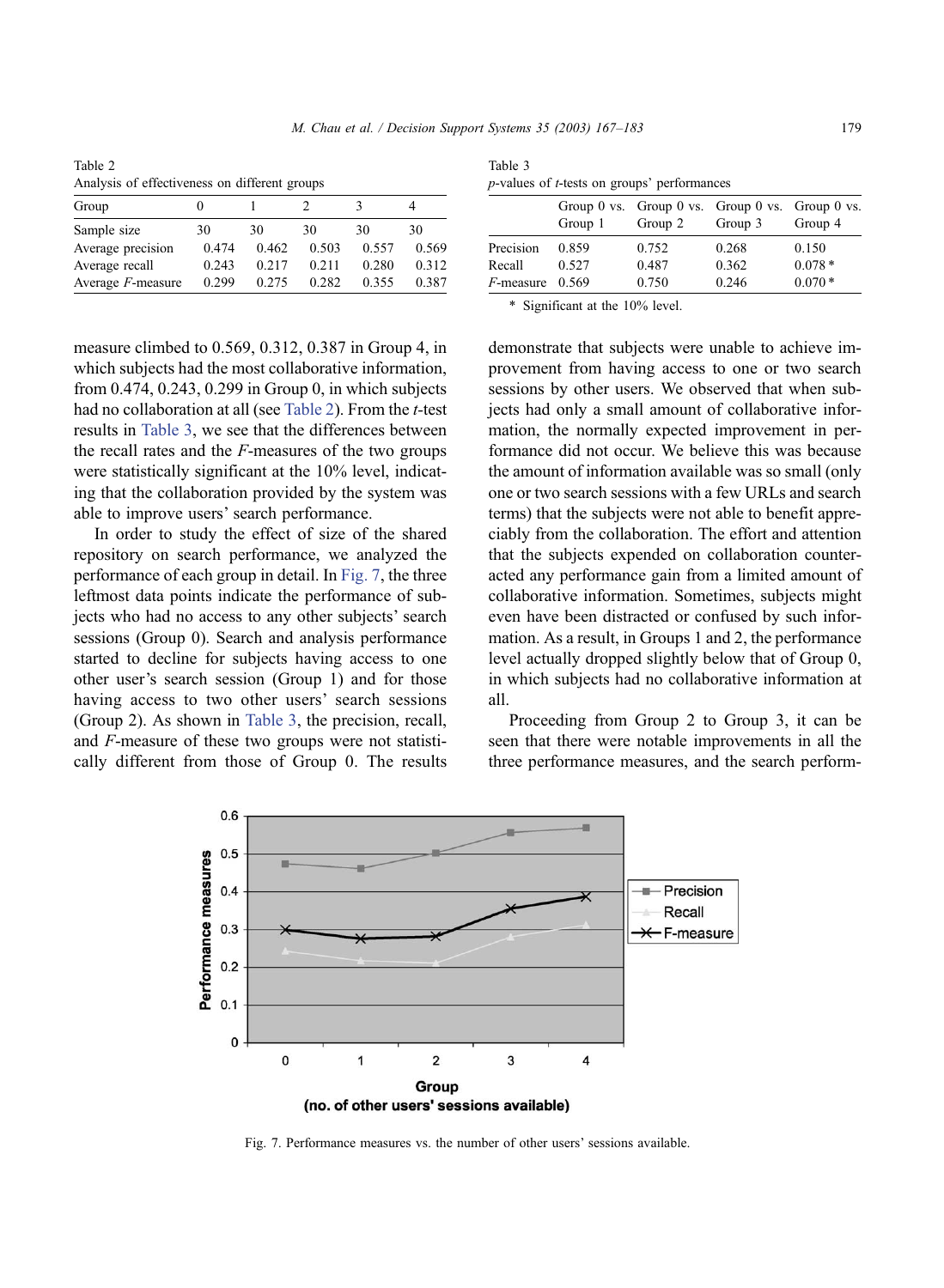ance further increased and reached a plateau for Group 4. This may have been because subjects started to benefit from other users' searches when they had access to three or more sessions. Previous sessions could be compared and benefits derived from the best of them, including help in deciding which sessions to explore, based on the annotations made by other subjects. We suggest that at this point the benefit of accessing other users' sessions started to outweigh the overhead cost of time and effort spent reading other users' sessions. Nevertheless, we suspect that after a certain threshold, the marginal benefit of having more previous search sessions available will diminish.

#### 6.2. Collaboration behavior

In this section, we present a taxonomy of various types of collaboration behavior based on the search strategies observed during the experiment. We also discuss some qualitative data and technical insights obtained from the post-search questionnaires.

Because the subjects in Group 0 did not have access to other users' search sessions, we focused our analysis on the 120 cases (10 subjects each from Groups 1 through 4, with each subject performing three search queries) in which subjects could browse or load other users' sessions. We observed that most subjects did not attempt to rely solely on the search sessions available; they tried to combine other users' URLs and keywords with their own and launch new searches. In fact, of the 120 cases, in only 4 (1.7%) did the subject simply load other users' search sessions and come up with findings without actually performing a search. There were 34 cases (28.3%) in which subjects combined findings from their own searches with those from other users' search. In 57 cases (47.5%), subjects combined other users' starting URLs and search terms and launched new searches, using only the other users' starting points but not their findings. This method was found to be the one most commonly used in our experiment. It is interesting to note that although the subjects realized the value of sharing and collaboration and gained from obtaining some useful information from other users, they preferred to perform their own search sessions and draw their own conclusions. In the remaining 25 cases (20.8%), subjects performed their own searches without using any of the information available from other search sessions. To summarize, we categorize the types of collaboration behavior observed in our experiment as follows:

- (A) Use own starting points (URLs and search terms) and perform new analysis.
- (B) Combine other users' starting points with own starting points and perform new analysis.
- (C) Use starting points of other users and perform new analysis.
- (D) Use other users' starting points and their analysis.

We have analyzed the performance for each type of collaboration and summarized the results in Table 4.

From Table 4, we observed that the performance measures were comparable for Types A, B and C (the performance of Type D was not considered, given the small sample size). However, Type B, i.e., using a combination of their own starting points (URLs and search terms) and those of other users, was the most preferred search strategy. This strategy is in fact similar to the follow-up searches triggered by search results as discussed by O'Day and Jeffries [\[32\].](#page-15-0) Such follow-up searches often intend to probe more deeply in the same topic area. We believe that the use of other users' starting points reassured the subject that he or she was not off-track in performing the search. At the same time, subjects also liked to add their own starting points rather than relying entirely on other users' findings. This strategy appears to have provided a productive balance between having individual control over the search task and gaining help from other users.

| I<br>×<br>× |  |
|-------------|--|
|-------------|--|

| Performance analysis of different types of collaboration behavior |  |
|-------------------------------------------------------------------|--|
|-------------------------------------------------------------------|--|

| Type                            | А     | в     | C                                                  | D     |
|---------------------------------|-------|-------|----------------------------------------------------|-------|
| Total number<br>of cases        |       |       | 25 (20.8%) 57 (47.5%) 34 (28.3%) 4 (1.7%)          |       |
| Number of                       |       |       | $6(15.0\%)$ 26 $(65.0\%)$ 7 $(17.5\%)$ 1 $(2.5\%)$ |       |
| subjects who<br>considered this |       |       |                                                    |       |
| behavior as                     |       |       |                                                    |       |
| most efficient                  |       |       |                                                    |       |
| Precision                       | 0.522 | 0.486 | 0.516                                              | 0.321 |
| Recall                          | 0.268 | 0.228 | 0.252                                              | 0.163 |
| $F$ -measure                    | 0.334 | 0.294 | 0.321                                              | 0.215 |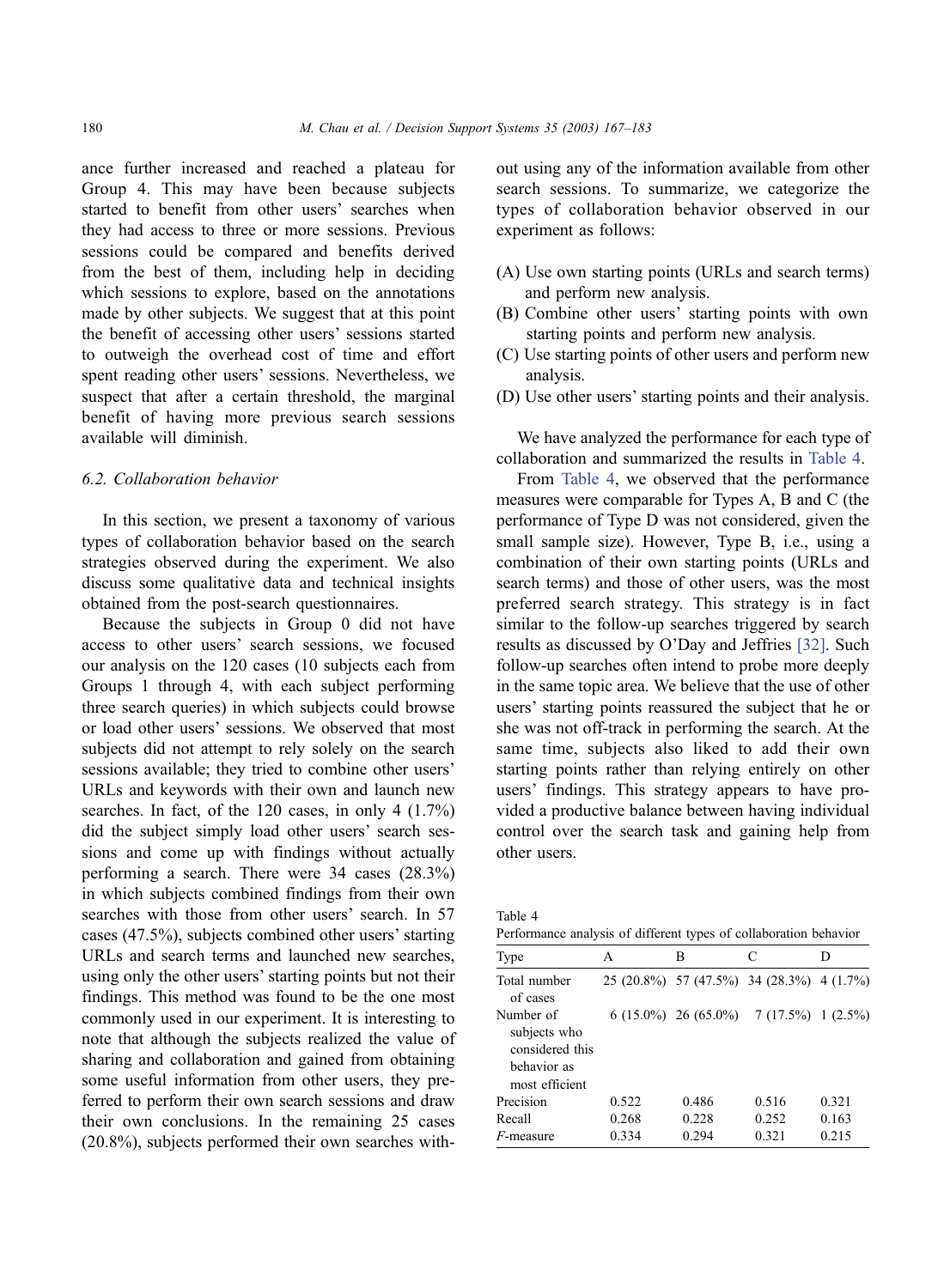# <span id="page-14-0"></span>7. Conclusion and future directions

In this paper, we present our work on the design and evaluation of a multi-agent collaborative Web mining system. The main contribution of this research was the development and evaluation of the first Web search system that supports collaboration by sharing complete search sessions based on post-retrieval analysis. We demonstrated the feasibility of using a multiagent architecture to build a collaborative Web searching and mining environment with session sharing. An initial evaluation study was designed and conducted to investigate the correlation between search performance and the amount of collaborative information available. Our study showed that subjects' performances were slightly degraded from those of individual search situations when they had access to one or two other users' search sessions but improved significantly when subjects had access to three or more search sessions of other users. We believe that in our system having three or more sessions available is the point at which the gain from collaboration outweighed the overhead of browsing and comprehending other users' sessions. In summary, we seem to have found our system's *point of insufficiency*, less than which the amount of collaborative information will be considered insufficient to provide performance gain in excess of the overhead expended to acquire it. However, we have not found the point of sufficiency, beyond which performance gain from collaboration will become stable even if more collaborative information is available. It will be interesting to find out whether performance continuously improves as the number of previous sessions is increased beyond 4, or whether the performance will reach an optimal point.

We also catalogued the types of collaboration behavior observed in our user study. We noticed that a large proportion of the subjects enjoyed using some starting Web sources obtained from other users' past searches as guidance but retained control over their own search process and drew their own conclusions. Nevertheless, we found that different behaviors did not have a considerable impact on subjects' performance.

The nature of the tasks the subjects performed may have had a substantial impact on their collaborative behavior and effectiveness. We are currently planning a user study in which the subjects will be asked to search for specific answers to well-defined questions,

as opposed to the open-ended soft search queries discussed in this paper. Because subjects can probably gain from easy access to concrete answers obtained by other users, it will be interesting to examine whether users will demonstrate collaboration behavior different from what we observed in this experiment.

Another future research plan is to perform data mining on user search activities such that user profiles can be learned automatically. Currently, users have to specify their areas of interest explicitly in order to access shared search sessions. We are currently planning to use data mining algorithms to enhance the Collaborative Spider system by including more sophisticated content-based or collaborative-based information recommendation functionalities.

In conclusion, we believe that the experimental results are interesting and useful for related research, and that the research issues identified should be further studied in other collaborative environments.

## Acknowledgements

This project was partly supported by the following research grants:

- . NSF Digital Library Initiative-2, ''High-performance Digital Library Systems: From Information Retrieval to Knowledge Management,'' IIS-9817473, April 1999 –March 2002.
- . NSF/CISE/CSS, ''An Intelligent CSCW Workbench: Analysis, Visualization, and Agents,'' IIS-9800696, June 1998– June 2001.

We would like to thank the expert judges and the subjects at the University of Arizona who participated in the user study. We would also like to thank Ming Yin of the Artificial Intelligence Lab for assisting in system implementation.

# References

- [1] R. Armstrong, D. Freitag, T. Joachims, T. Mitchell, Webwatcher: a learning apprentice for the World Wide Web, Proceedings of the AAAI Spring Symposium on Information Gathering from Heterogeneous, Distributed Environments, Mar 1995.
- [2] R. Baeza-Yates, J.A. Pino, A first step to formally evaluate collaborative work, Proceedings of the International ACM SIGGROUP Conference on Supporting Group Work: The Integration Challenge, Phoenix, AZ, Nov 1997.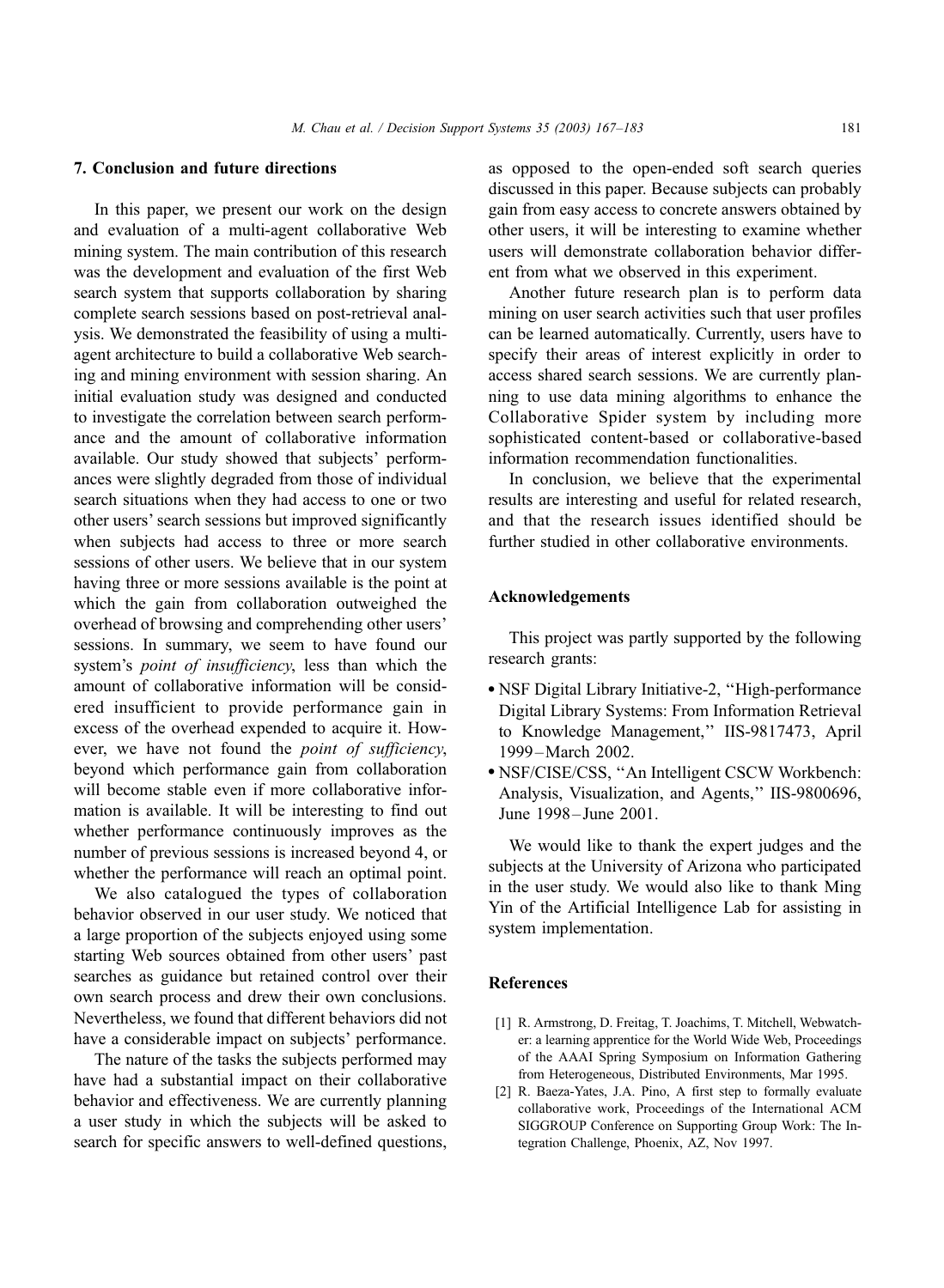- [3] M. Balabanovic, Y. Shoham, Fab: content-based, collaborative recommendation, Communications of the ACM 40 (3) (1997)  $66 - 72.$
- [4] S. Brin, L. Page, The anatomy of a large-scale hypertextual web search engine, Proceedings of the 7th International World Wide Web Conference (WWW7), Brisbane, Australia, Apr 1998.
- [5] S. Chakrabarti, M. van der Berg, B. Dom, Focused crawling: a new approach to topic-specific web resource discovery, Proceedings of the 8th International World Wide Web Conference (WWW8), Toronto, Canada, May 1999.
- [6] M. Chau, D. Zeng, H. Chen, Personalized spiders for web search and analysis, Proceedings of the First ACM/IEEE-CS Joint Conference on Digital Libraries (JCDL'01), Roanoke, VA, Jun 2001.
- [7] H. Chen, Collaborative systems: solving the vocabulary problem, IEEE Computer (May 1994) 58 – 66.
- [8] H. Chen, Y. Chung, M. Ramsey, C.C. Yang, An intelligent personal spider (agent) for dynamic internet/intranet searching, Decision Support Systems 23 (1) (1998) 41-58.
- [9] H. Chen, A. Houston, R. Sewell, B. Schatz, Internet browsing and searching: user evaluations of category map and concept space techniques, Journal of the American Society for Information Science 49 (7) (1998) 582 – 603, Special Issue on AI Techniques for Emerging Information Systems Applications.
- [10] H. Chen, H. Fan, M. Chau, D. Zeng, MetaSpider: meta-searching and categorization on the web, Journal of the American Society for Information Science and Technology 52 (13) (2001) 1134 – 1147.
- [11] H. Chen, M. Chau, D. Zeng, CI spider: a tool for competitive intelligence on the web, Decision Support Systems 34 (1)  $(2002)$  1 – 17.
- [12] J. Cho, H. Garcia-Molina, L. Page, Efficient crawling through URL ordering, Proceedings of the 7th International World Wide Web Conference (WWW7), Brisbane, Australia, Apr 1998.
- [13] O. Etzioni, The World Wide Web: quagmire or gold mine, Communications of the ACM 39 (11) (1996) 65 – 68.
- [14] T. Finin, R. Fritzson, D. McKay, A language and protocol to support intelligent agent interoperability, Proceedings of the CE and CALS Washington 92 Conference, Jun 1992.
- [15] T. Finin, R. Fritzson, D. McKay, R. McEntire, KQML as an agent communication language, Proceedings of the Third International Conference on Information and Knowledge Management (CIKM'94), Nov 1994.
- [16] M. Ginsburg, Annotate! a tool for collaborative information retrieval, Proceedings of the 7th IEEE International Workshop on Enabling Technologies: Infrastructure for Collaborative Enterprises (WET ICE'98), IEEE CS, 75 – 80, Los Alamitos, CA, 1998.
- [17] D. Goldberg, D. Nichols, B. Oki, D. Terry, Using collaborative filtering to weave an information tapestry, Communications of the ACM 35 (12) (1992) 61-69.
- [18] M.A. Hearst, J.O. Pedersen, Reexamining the cluster hypothesis: scatter/gather on retrieval results, Proceedings of the 19th International ACM SIGIR Conference on Research and Development in Information Retrieval (SIGIR'96), 1996, pp. 76 – 84.
- [19] N. Jennings, K. Sycara, M. Wooldridge, A roadmap of agent research and development, Autonomous Agents and Multi-Agent Systems 1 (1998) 7 – 38.
- [20] H. Jeon, C. Petrie, M. Cutkosky, JATLite: a Java agent infrastructure with message routing, IEEE Internet Computing 4 (2)  $(2000)$  87-96.
- [21] P.B. Kantor, E. Boros, B. Melamed, V. Meñkov, B. Shapira, D.J. Neu, Capturing human intelligence in the net, Communications of the ACM 43 (8) (2000)  $112 - 115$ .
- [22] M. Karamuftuoglu, Collaborative information retrieval: toward a social informatics view of IR interaction, Journal of the American Society for Information Science 49 (12) (1998)  $1070 - 1080$ .
- [23] J. Kleinberg, Authoritative sources in a hyperlinked environment, Proceedings of the 9th ACM-SIAM Symposium on Discrete Algorithms, Baltimore, MD, USA, Jan 1999, pp. 668 – 677.
- [24] T. Kohonen, Self-Organizing Maps, Springer, Berlin (1995).
- [25] T. Kohonen, S. Kaski, K. Lagus, J. Salojärvi, V. Paatero, A. Saarela, Self-organization of a massive document collection, IEEE Transactions on Neural Networks 11 (3) (2000) 574 – 585, Special Issue on Neural Networks for Data Mining and Knowledge Discovery.
- [26] J.A. Konstan, B. Miller, D. Maltz, J. Herlocker, L. Gordon, J. Riedl, GroupLens: applying collaborative filtering to Usenet news, Communications of the ACM 40  $(3)$  (1997) 77–87.
- [27] R. Kosala, H. Blockeel, Web mining research: a survey, ACM SIGKDD Explorations  $2(1)(2000)$  1-15.
- [28] K. Lang, NewsWeeder: learning to filter Netnews, Proceedings of the 12th International Conference on Machine Learning, San Francisco, CA, 1995.
- [29] S. Lawrence, C.L. Giles, Accessibility of information on the Web, Nature 400 (1999) 107-109.
- [30] C. Lin, H. Chen, J. Nunamaker, Verifying the proximity and size hypothesis for self-organizing maps, Journal of Management Information System 16 (3) (2000) 61 – 73.
- [31] P. Maes, Agents that reduce work and information overload, Communications of the ACM 37 (7) (1994)  $31-40$ .
- [32] V.L. O'Day, R. Jeffries, Information artisans: patterns of result sharing by information searchers, Proceedings of the ACM Conference on Organizational Computing Systems (COOCS'93), 98 – 107, Milpitas, CA, Nov 1993.
- [33] W. Orlikowski, Learning from notes: organizational issues in groupware implementation, Proceedings of the ACM Conference on Computer Supported Cooperative Work (CSCW'92), 1992, pp. 362 – 369.
- [34] C. Petrie, Agent-based engineering, the web, and intelligence, IEEE Expert 11 (6) (1996) 24 – 29.
- [35] N. Romano, D. Roussinov, J.F. Nunamaker, H. Chen, Collaborative information retrieval environment: integration of information retrieval with group support systems, Proceedings of the 32nd Hawaii International Conference on System Sciences (HICSS-32), 1999.
- [36] E. Selberg, O. Etzioni, The MetaCrawler architecture for resource aggregation on the web, IEEE Expert 12 (1) (1997)  $8 - 14.$
- [37] G. Shank, Abductive multiloguing, the semiotic dynamics of

<span id="page-15-0"></span>